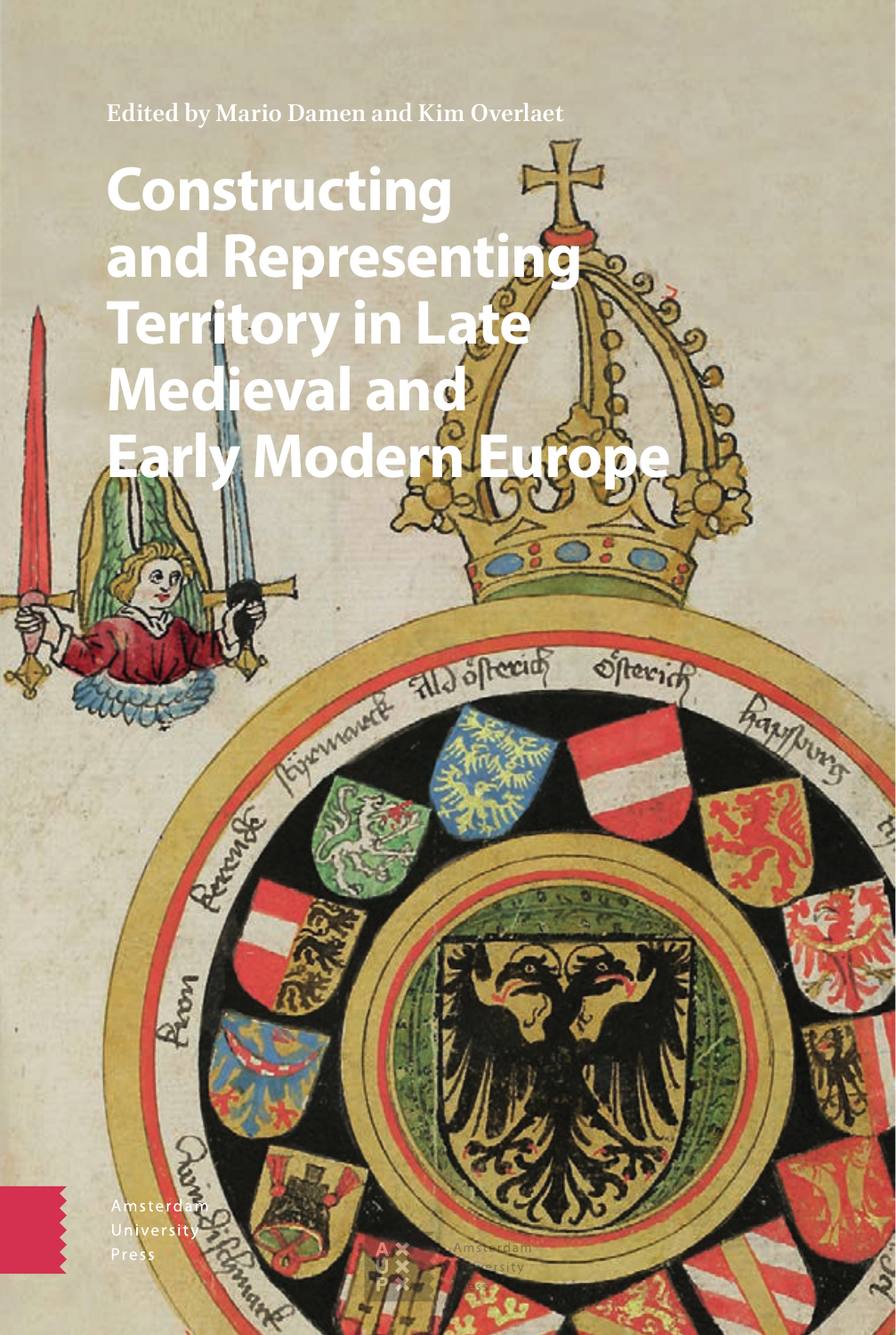Constructing and Representing Territory in Late Medieval and Early Modern Europe

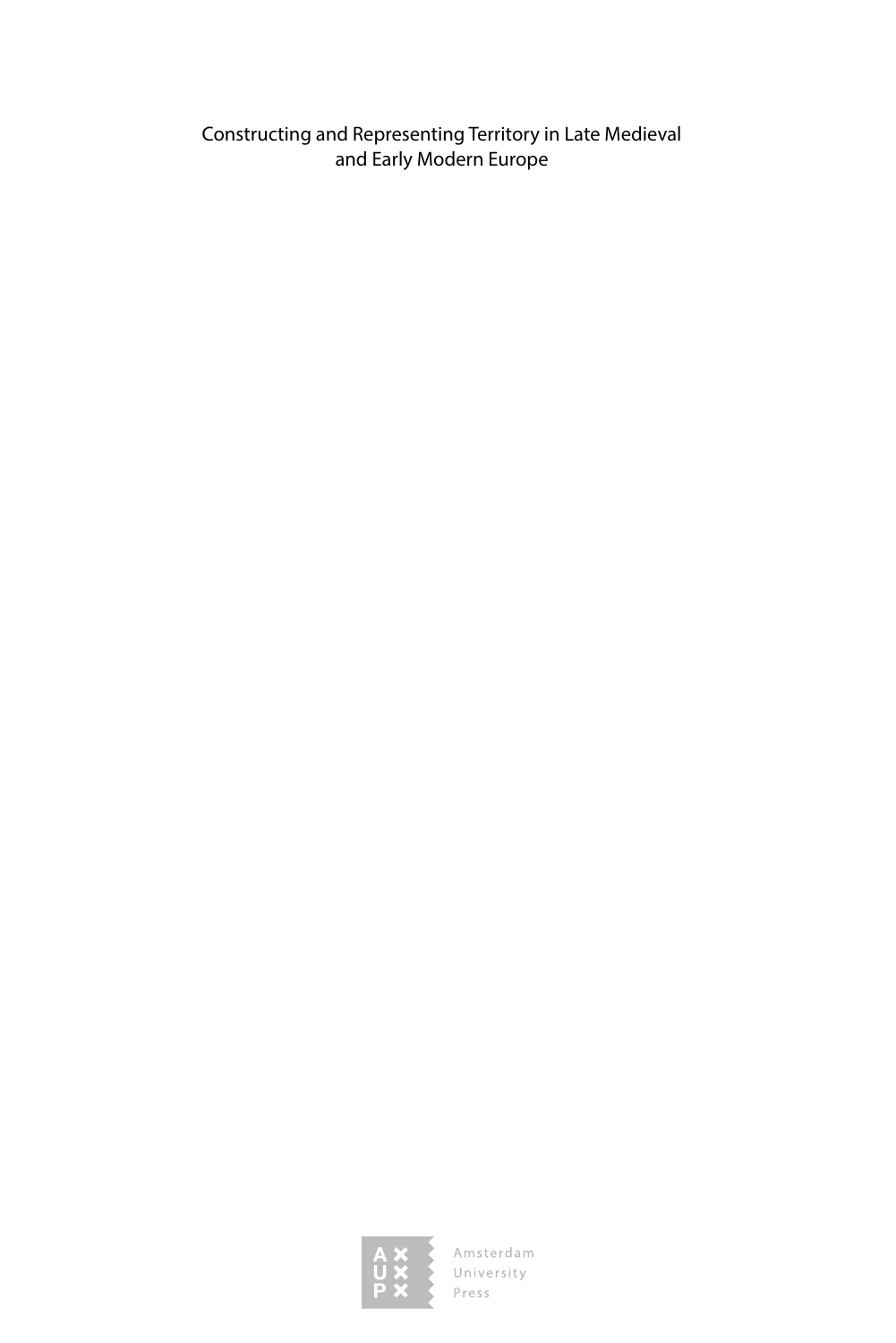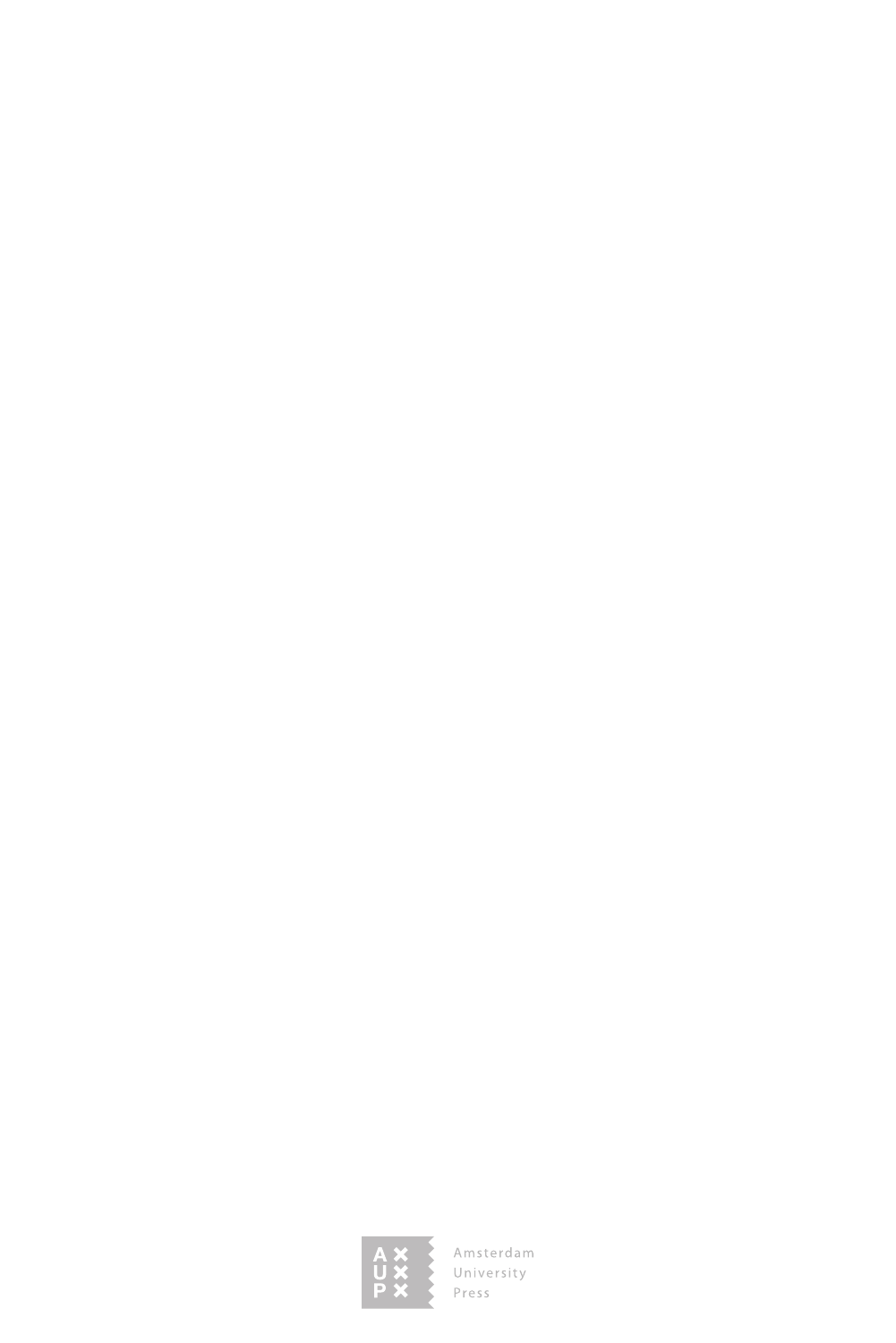## Constructing and Representing Territory in Late Medieval and Early Modern Europe

*Edited by Mario Damen and Kim Overlaet*

Amsterdam University Press

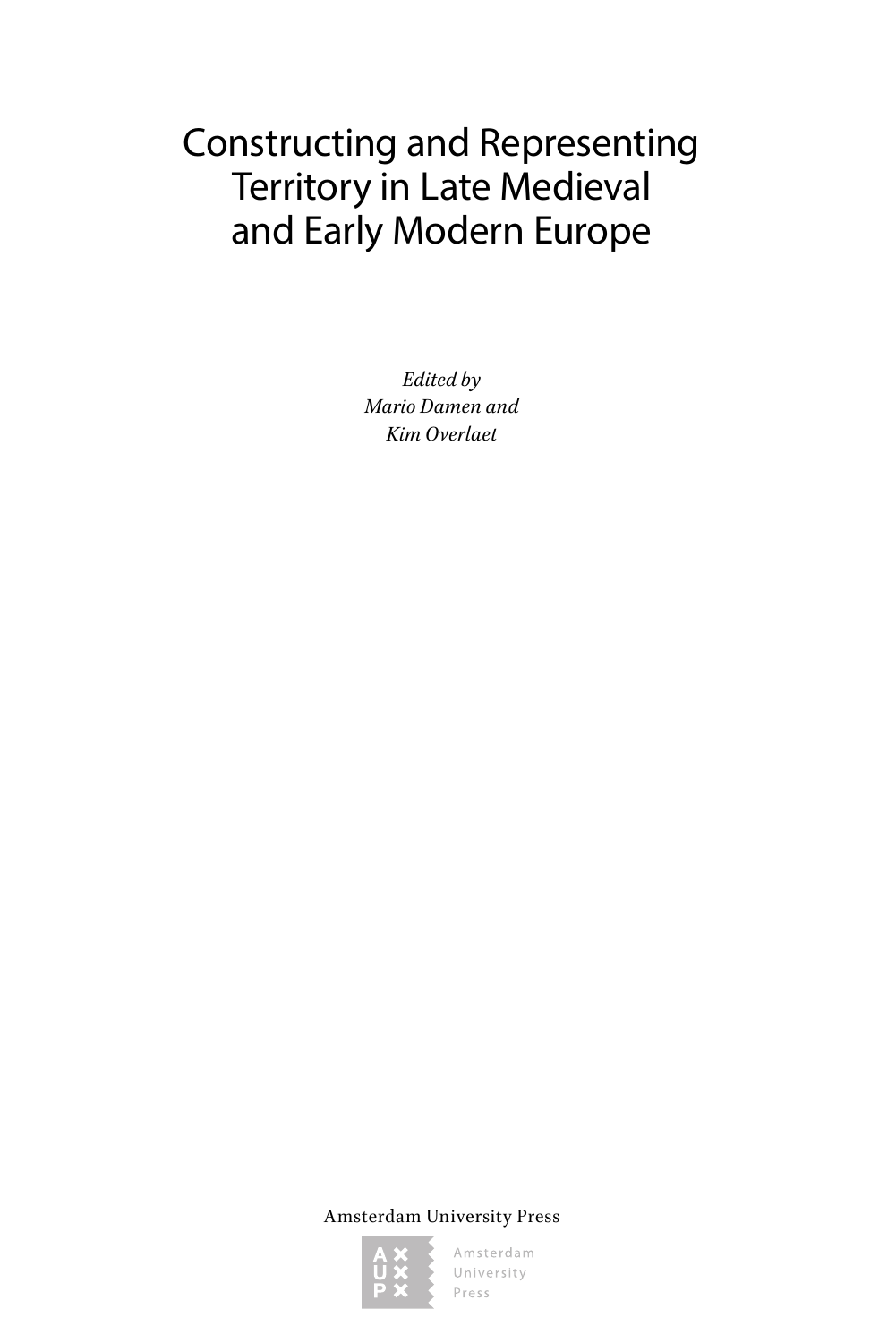This collection of essays is the result of a research project financed by the Dutch Research Council (NWO), entitled *Imagining a Territory: Constructions and Representations of Late Medieval Brabant* (project nr. 360-50-100), and carried out at the University of Amsterdam. NWO also funded the publication of this volume in Open Access.

Cover illustration: Illumination dedicated to Emperor Frederick III, showing the arms of Habsburgian territories around a shield of the imperial arms, in the fifteenth-century Haggenberg armorial. St Gall, Stiftsbibliothek, Cod. Sang. 1084.

Cover design: Coördesign, Leiden Lay-out: Crius Group, Hulshout

isbn 978 94 6372 613 9 e-isbn 978 90 4855 180 4 DOI 10.5117/9789463726139 nur 684



Creative Commons License CC BY NC ND (<http://creativecommons.org/licenses/by-nc-nd/3.0>)

All authors / Amsterdam University Press B.V., Amsterdam 2022

Some rights reserved. Without limiting the rights under copyright reserved above, any part of this book may be reproduced, stored in or introduced into a retrieval system, or transmitted, in any form or by any means (electronic, mechanical, photocopying, recording or otherwise).

Every effort has been made to obtain permission to use all copyrighted illustrations reproduced in this book. Nonetheless, whosoever believes to have rights to this material is

advised to contact the publisher.

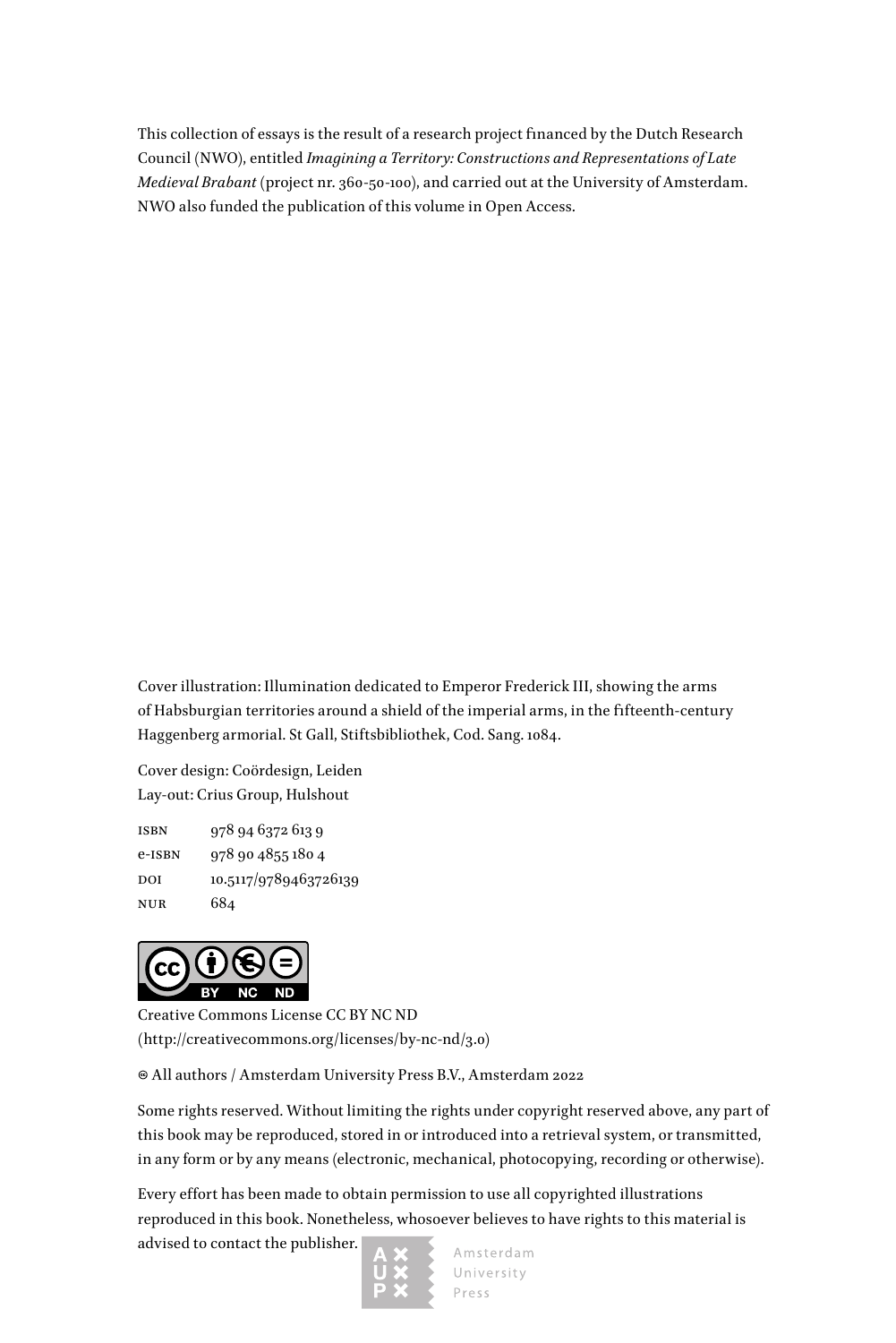## **Table of Contents**

|    | Acknowledgments                                                                                                                       | 7   |
|----|---------------------------------------------------------------------------------------------------------------------------------------|-----|
|    | List of Figures and Tables                                                                                                            | 9   |
|    | Constructing and Representing Territory in Late Medieval and<br>Early Modern Europe: An Introduction<br>Mario Damen and Kim Overlaet  | 13  |
|    | The Multiplicity of Territory<br>Part 1                                                                                               |     |
|    | 1. Were There 'Territories' in the German Lands of the Holy<br>Roman Empire in the Fourteenth to Sixteenth Centuries?<br>Duncan Hardy | 29  |
| 2. | Beyond the State: Community and Territory-Making in Late<br>Medieval Italy<br>Luca Zenobi                                             | 53  |
|    | 3. Clerical and Ecclesiastical Ideas of Territory in the Late<br><b>Medieval Low Countries</b><br>Bram van den Hoven van Genderen     | 81  |
|    | 4. Marginal Might? The Role of Lordships in the Territorial<br>Integrity of Guelders, c. 1325-c. 1575<br>Jim van der Meulen           | 117 |

### **Part 2 The Construction of Territory**

| 5. Demographic Shifts and the Politics of Taxation in the Making<br>of Fifteenth-Century Brabant<br>Arend Elias Oostindiër and Rombert Stapel | 141 |
|-----------------------------------------------------------------------------------------------------------------------------------------------|-----|
| $\mathcal{C}$ . Figure 17. Following Figure 13. Probability 1.0 and 2. $\mathcal{C}$ and 2. The contract of                                   |     |

6. From Knights Errant to Disloyal Soldiers? The Criminalisation of Foreign Military Service in the Late Medieval Meuse and Rhine Regions, 1250-1550 177

*Sander Govaerts*

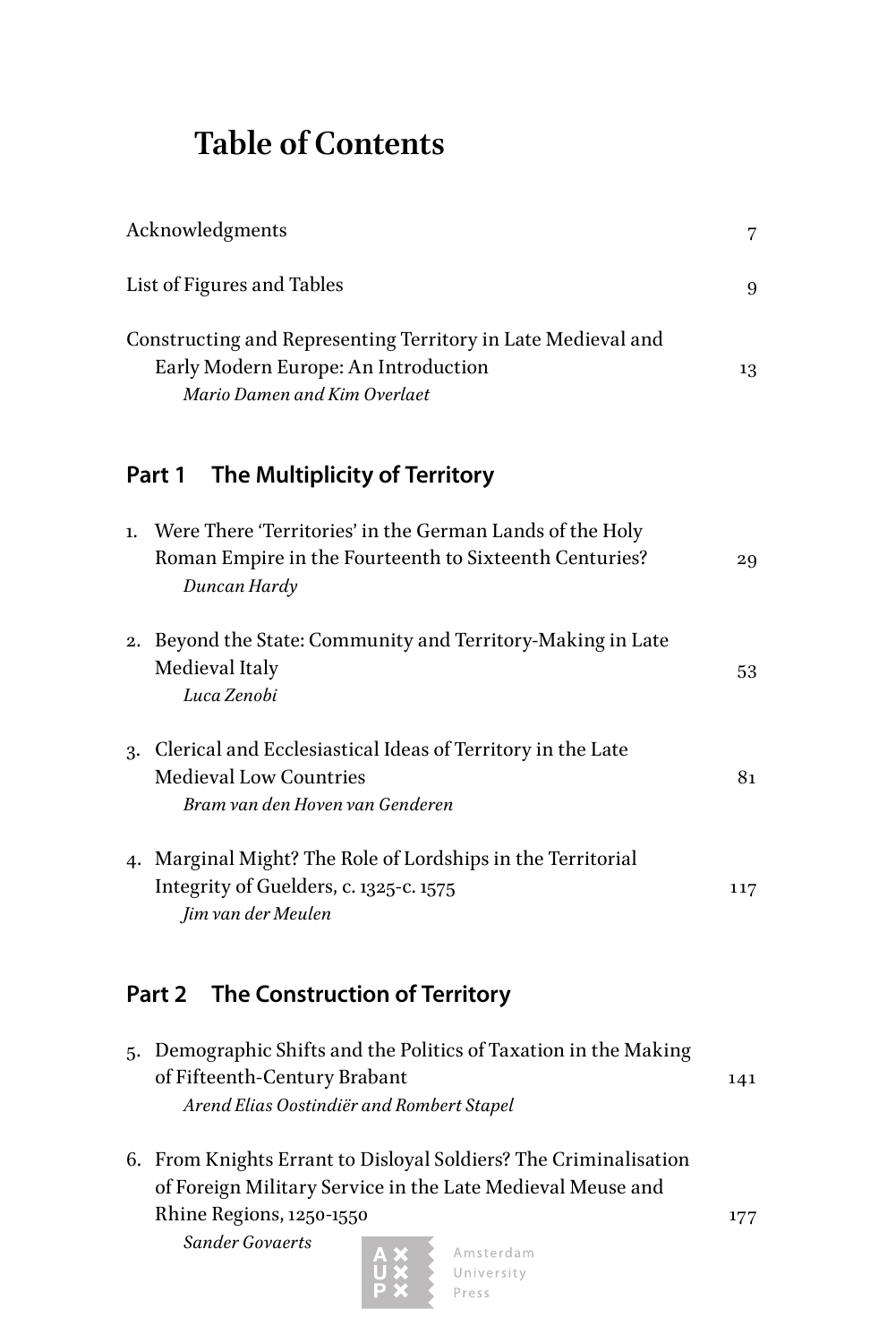| 7. | Conquest, Cartography and the Development of Linear<br>Frontiers during Henry VIII's Invasion of France in 1544-1546<br>Neil Murphy                                                          | 199 |
|----|----------------------------------------------------------------------------------------------------------------------------------------------------------------------------------------------|-----|
|    | 8. From Multiple Residences to One Capital? Court Itinerance<br>during the Regencies of Margaret of Austria and Mary of<br>Hungary in the Low Countries (c. 1507-1555)<br>Yannick De Meulder | 217 |
|    | The Representation of Territory<br>Part 3                                                                                                                                                    |     |
|    | 9. Heraldry and Territory: Coats of Arms and the Representation<br>and Construction of Authority in Space<br>Mario Damen and Marcus Meer                                                     | 243 |
|    | 10. The Territorial Perception of the Duchy of Brabant in<br>Historiography and Vernacular Literature in the Late Middle Ages 277<br><b>Bram Caers and Robert Stein</b>                      |     |
|    | 11. Imagining Flanders: The (De)construction of a Regional<br>Identity in Fifteenth-Century Flanders<br>Lisa Demets                                                                          | 297 |
|    | 12. Mapping Imagined Territory: Quaresmio's Chorographia and<br>Later Franciscan Holy Land Maps<br>Marianne Ritsema van Eck                                                                  | 319 |
|    | Constructing and Representing Territory in Late Medieval and<br>Early Modern Europe: A Conclusion<br>Mario Damen and Kim Overlaet                                                            | 349 |
|    | Index                                                                                                                                                                                        | 359 |

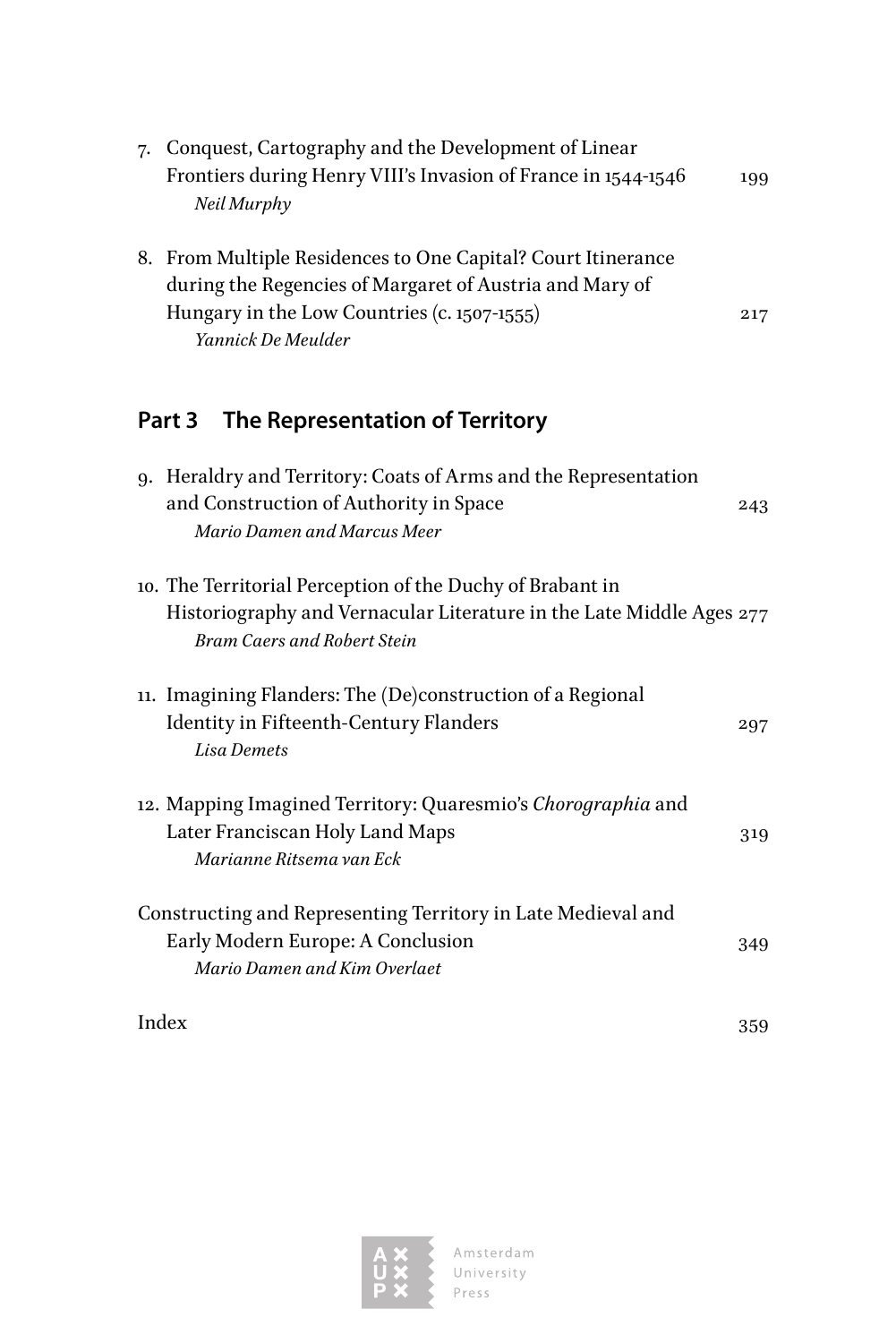## **Acknowledgments**

This collection of essays is the result of a research project financed by the Dutch Research Council (NWO), entitled *Imagining a Territory: Constructions and Representations of Late Medieval Brabant* (project nr. 360-50-100), and carried out at the University of Amsterdam. We want to thank first and foremost NWO, which also funded the publication of this volume in Open Access. Furthermore, we want to thank the Amsterdam School of Historical Studies (ASH) as the host institution of the research project. Of course, we highly appreciate the willingness of the authors to contribute to this volume and adapt their chapters according to the comments of the editors and the anonymous reviewer, to whom we are grateful for the careful reading of the manuscript and the insightful comments. All the people from Amsterdam University Press, especially Chantal Nicolaes, Lucia Dove and Louise Visser, facilitated the editing and production of the volume. Others who contributed to the realisation of this volume are, in alphabetical order, Bastiaan van den Acker, Dirk Lueb, Bente Marschall, Arend Elias Oostindiër and Maria Sherwood-Smit.

Mario Damen and Kim Overlaet

Leiden and Antwerp, 12 March 2021



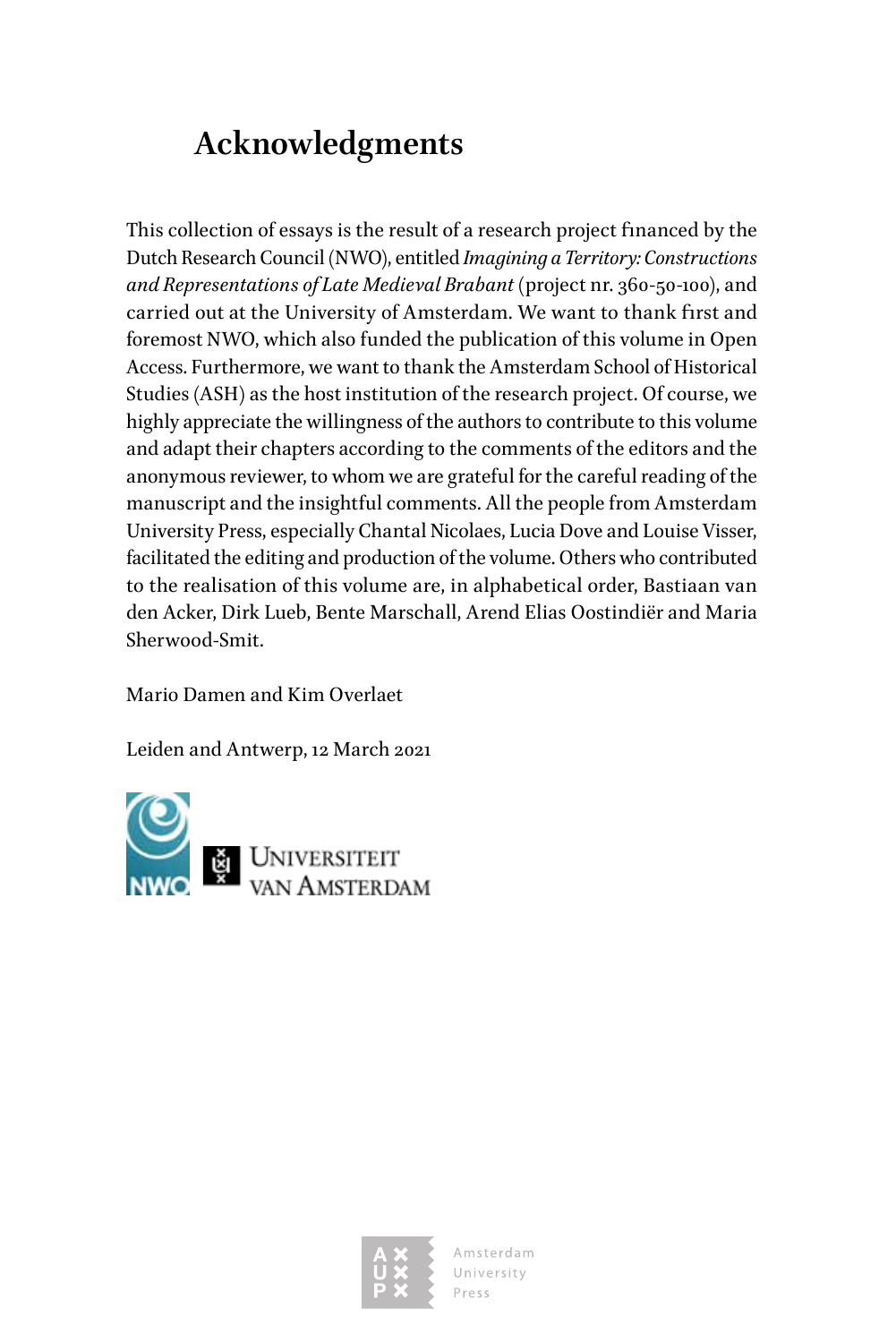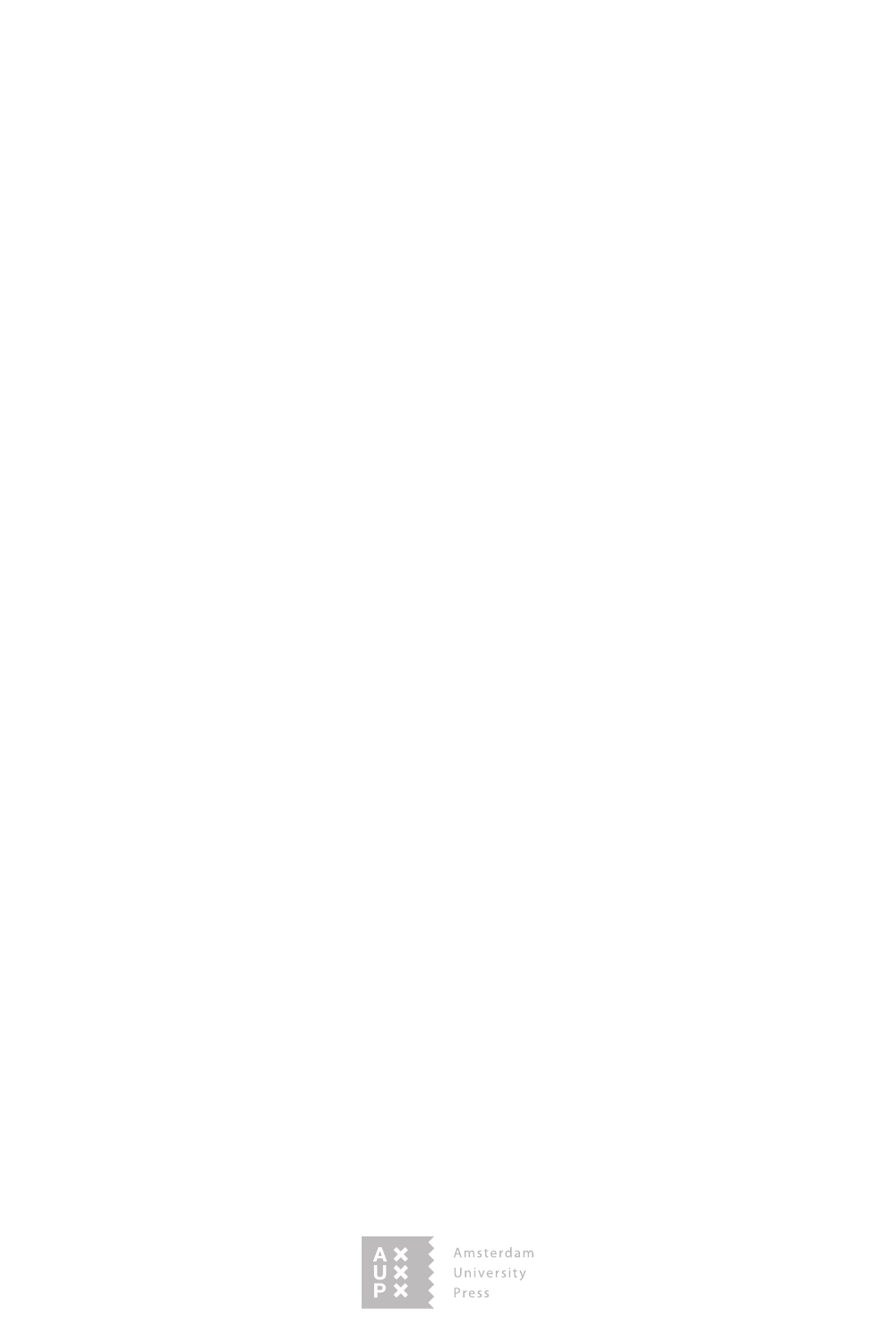# **List of Figures and Tables**

| Figure 3.1.     | Map of the dioceses in the Low Countries before    |     |
|-----------------|----------------------------------------------------|-----|
|                 | 1559.                                              | 101 |
| Figure 3.2.     | Map of the (arch)dioceses in the Low Countries     |     |
|                 | after 1559.                                        | 102 |
| Figure 4.1.     | The Duchy of Guelders, with the high lordships     |     |
|                 | of the Nijmegen Quarter (fourteenth-sixteenth      |     |
|                 | centuries).                                        | 120 |
| Figure 4.2.     | Sixteenth-century 'map' of the border area         |     |
|                 | between the lordships of Ooij and Gendt (1544).    | 133 |
| Figure 5.1.     | Urban and rural status of the Duchy of Brabant.    | 145 |
| Figures 5.2a-b. | Cartogram maps of the Duchy of Brabant, by         |     |
|                 | share of the census.                               | 150 |
| Figure 5.3.     | Difference in a community's share of the census    |     |
|                 | between 1374 and 1437/1438.                        | 151 |
| Figure 5.4.     | Percentage of poor households per fiscal category  |     |
|                 | for each of the four quarters of the Duchy of      |     |
|                 | Brabant (1437/1438)                                | 156 |
| Figures 5.5a-b. | Cartogram maps of the Duchy of Brabant, by         |     |
|                 | share of the aid.                                  | 157 |
| Figure 5.6.     | Difference in the share in the aids of 1383/1386   |     |
|                 | and 1436-1442, relative to the share of the cen-   |     |
|                 | suses of 1374 and 1437/1438, respectively.         | 159 |
| Figure 5.7.     | Ducal and seigniorial administrative divisions,    |     |
|                 | based on the 1383/1386 aid report.                 | 162 |
| Figures 5.8a-h. | Cartogram maps of the Duchy of Brabant, by         |     |
|                 | share of the census.                               | 167 |
| Figures 5.9a-c. | Cartogram maps of the Duchy of Brabant, by         |     |
|                 | share of the aid.                                  | 168 |
| Figure 6.1.     | The Meuse and Rhine Regions, 1400-1600.            | 180 |
| Figure 6.2.     | Overview of people prosecuted for foreign service  |     |
|                 | in the Bailiwick of 's-Hertogenbosch, 1393-1550.   | 186 |
| Figure 8.1.     | Cities most frequented by Mary of Hungary in       |     |
|                 | percentages of sample years based on the ac-       |     |
|                 | counts of her treasurer.                           | 225 |
| Figure 8.2.     | Days spent per month in the most frequented        |     |
|                 | cities during Margaret of Austria's second regency |     |
|                 | $(1518-1530).$                                     | 230 |

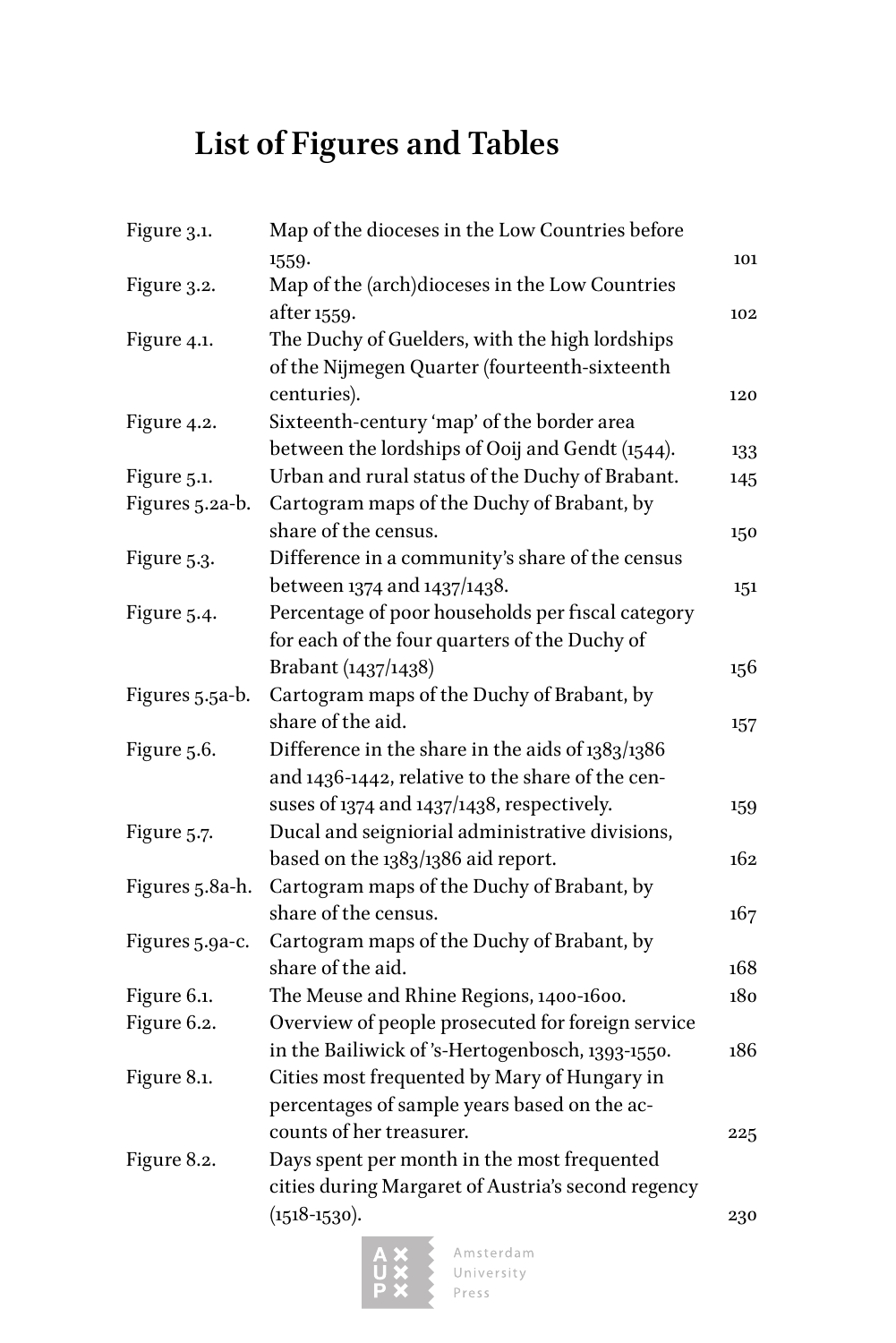10

| Figure 9.1.   | Jan of Bavaria, uncle of Willem VI, and Jacoba of<br>Bavaria.                                                                                             | 244 |
|---------------|-----------------------------------------------------------------------------------------------------------------------------------------------------------|-----|
| Figure 9.2.   | Late-sixteenth-century painting of John of Gaunt,<br>showing the English royal arms with the label of<br>a third son and an inescutcheon of pretence with |     |
|               | the arms of Castile/Leon.                                                                                                                                 | 249 |
| Figure 9.3.   | Jan I van Brabant with the quartered coat of arms<br>of Brabant and Limbourg in the Codex Manesse                                                         |     |
|               | $(c. 1300-1340).$                                                                                                                                         | 251 |
| Figure 9.4.   | Illumination dedicated to Emperor Frederick                                                                                                               |     |
|               | III, showing the arms of Habsburgian territories                                                                                                          |     |
|               | around a shield of the imperial arms in the centre                                                                                                        |     |
|               | of the folio, in the fifteenth-century Haggenberg                                                                                                         |     |
|               | armorial.                                                                                                                                                 | 254 |
| Figure 9.5.   | First pages of the <i>marche</i> of Brabant in the                                                                                                        |     |
|               | Bergshammar armorial.                                                                                                                                     | 256 |
| Figure 9.6.   | Royal seal of Władysław II Jagiełło (1386), with                                                                                                          |     |
|               | coats of arms of the Kingdom of Poland's ter-                                                                                                             |     |
|               | ritories set around the figure of the king.                                                                                                               | 260 |
| Figure 10.1.  | Line of descent in Brabantine genealogies.                                                                                                                | 282 |
| Figure 10.2.  | Dukes of Lower Lotharingia (970-1129), according                                                                                                          |     |
|               | to Brabantine historiographical tradition.                                                                                                                | 284 |
| Figure 11.1.  | Imago Flandriae of Lubert Hautscilt by Jacob Van                                                                                                          |     |
|               | Oost II and Pieter De Brune.                                                                                                                              | 310 |
| Figure 12.1.  | Grid map of the Holy Land c. 1321 by Pietro                                                                                                               |     |
|               | Vesconte                                                                                                                                                  | 323 |
| Figure 12.2.  | Map of the Holy Land in Quaresmio's Terrae                                                                                                                |     |
|               | Sanctae Elucidatio (1639).                                                                                                                                | 327 |
| Figure 12.3.  | Frontispiece of Quaresmio's Terrae Sanctae                                                                                                                |     |
|               | Elucidatio (1639).                                                                                                                                        | 328 |
| Figure 12.4.  | Chorographia Terrae Sanctae in Angustiorem                                                                                                                |     |
|               | Formam Redacta (1632) by Jacques Tirin.                                                                                                                   | 332 |
| Figure 12.5.  | Map of the Holy Land in Adrichem's Theatrum                                                                                                               |     |
|               | Terrae Sanctae (1593).                                                                                                                                    | 333 |
| Figure 12.6.  | Itinerary of the twelve tribes on their way out                                                                                                           |     |
|               | of Egyptian Captivity (Exodus) as represented                                                                                                             |     |
|               | on the map of the Holy Land in Quaresmio's                                                                                                                |     |
|               | Elucidatio (1639).                                                                                                                                        | 335 |
| Figure 12.7a. | Map of the Holy Land in Roger's La Terre Sainte                                                                                                           |     |
|               | (1646).                                                                                                                                                   | 338 |
|               |                                                                                                                                                           |     |

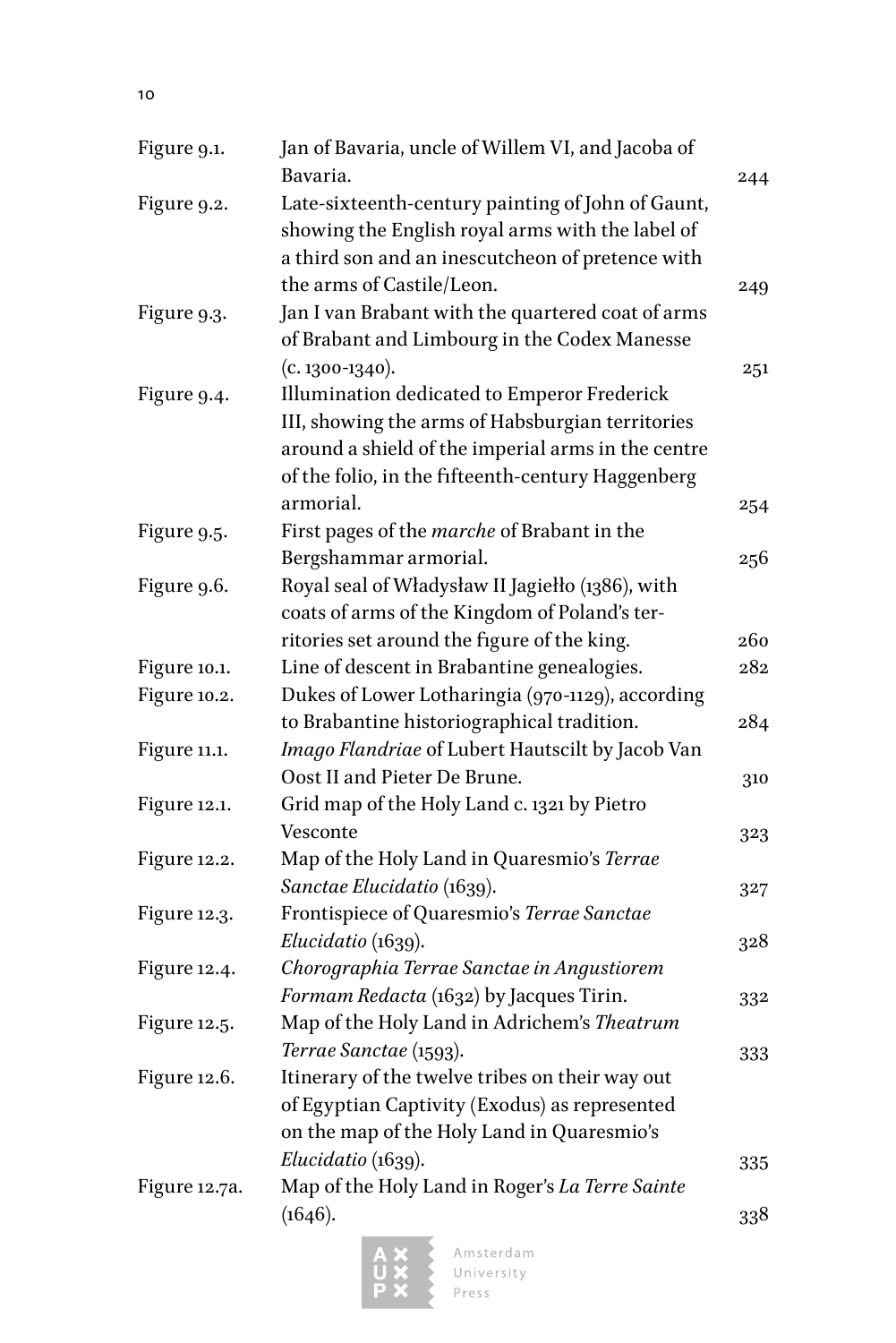| Figure 12.7b. | Map of the Holy Land in Surius's Den Godt-           |     |
|---------------|------------------------------------------------------|-----|
|               | vruchtighen Pelgrim (1665).                          | 338 |
| Figure 12.8.  | Map of the Holy Land in Zwinner's Blumenbuch         |     |
|               | des H. Lands Palestinae (1661).                      | 339 |
| Figure 12.9.  | Map of the Holy Land in Gonsales's Hierusalem-       |     |
|               | sche Reijse (1673).                                  | 340 |
| Figure 12.10. | Map of the Holy Land in Goujon's Histoire et         |     |
|               | voyage (1670).                                       | 341 |
| Table 4.1.    | High lordships in the Nijmegen Quarter, c.           |     |
|               | 1325-1570.                                           | 130 |
| Table 5.1.    | Summary of differences in the share of the aids      |     |
|               | of 1383/1386 and 1436-1442, relative to the share of |     |
|               | the censuses of 1374 and 1437/1438, respectively.    | 158 |
| Table 5.2.    | Summary of counted and computed units.               | 166 |
| Table $5.3$ . | Summary of the aids in 1383/1386 and 1436-1442,      |     |
|               | as well as the 100 <sup>th</sup> penny of 1569-1572. | 168 |
| Table 5.4.    | Differences in the share of the aids of 1383/1386    |     |
|               | and 1436-1442, aggregated using the administra-      |     |
|               | tive classification of 1383/1386.                    | 170 |
| Table 8.1.    | Cities most frequented by Margaret of Austria in     |     |
|               | percentages of her two regencies.                    | 224 |
| Table 9.1.    | Representation of coats of arms of different         |     |
|               | principalities of the Low Countries in armorials.    | 258 |
| Table 10.1.   | Titles used in the genealogies.                      | 283 |

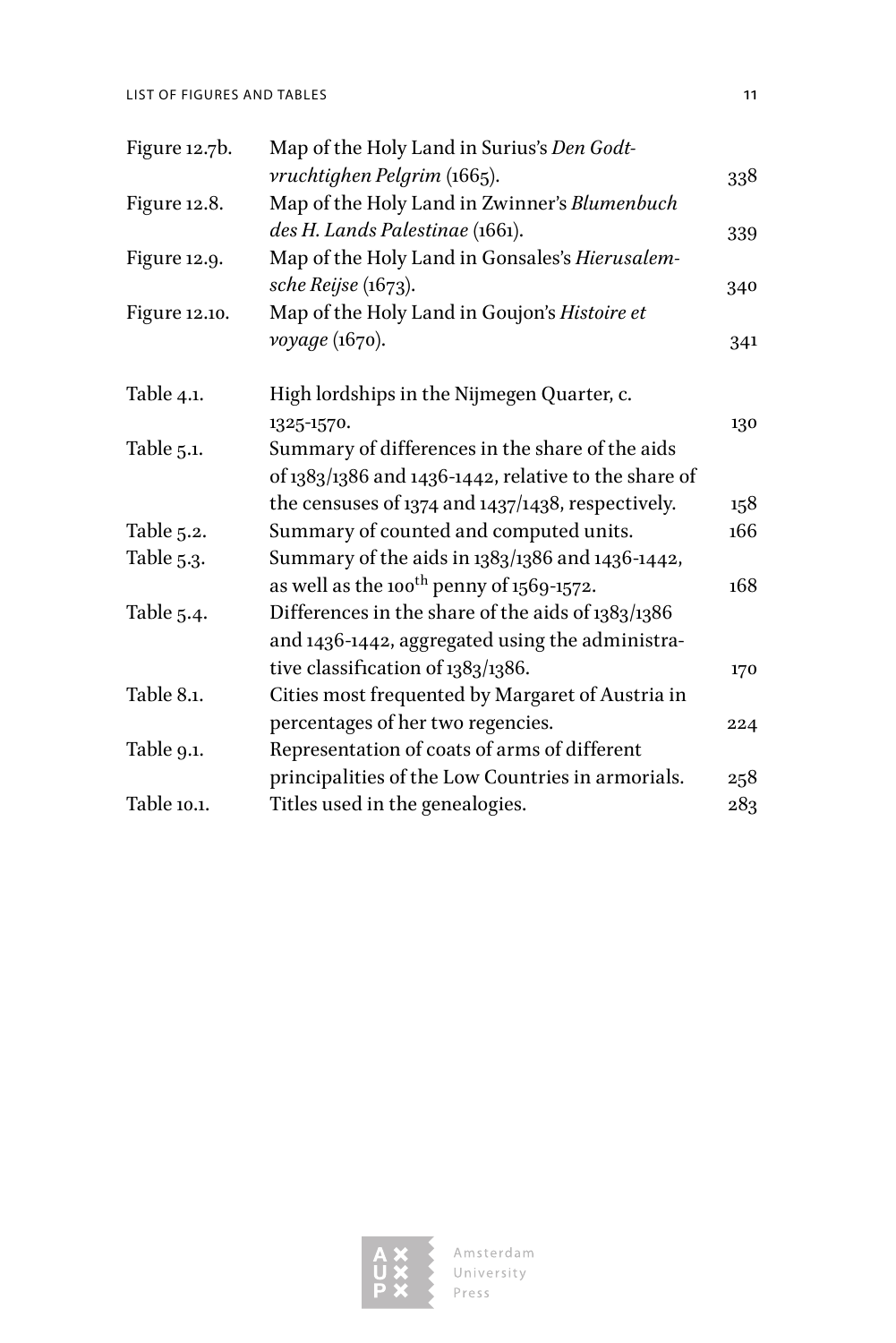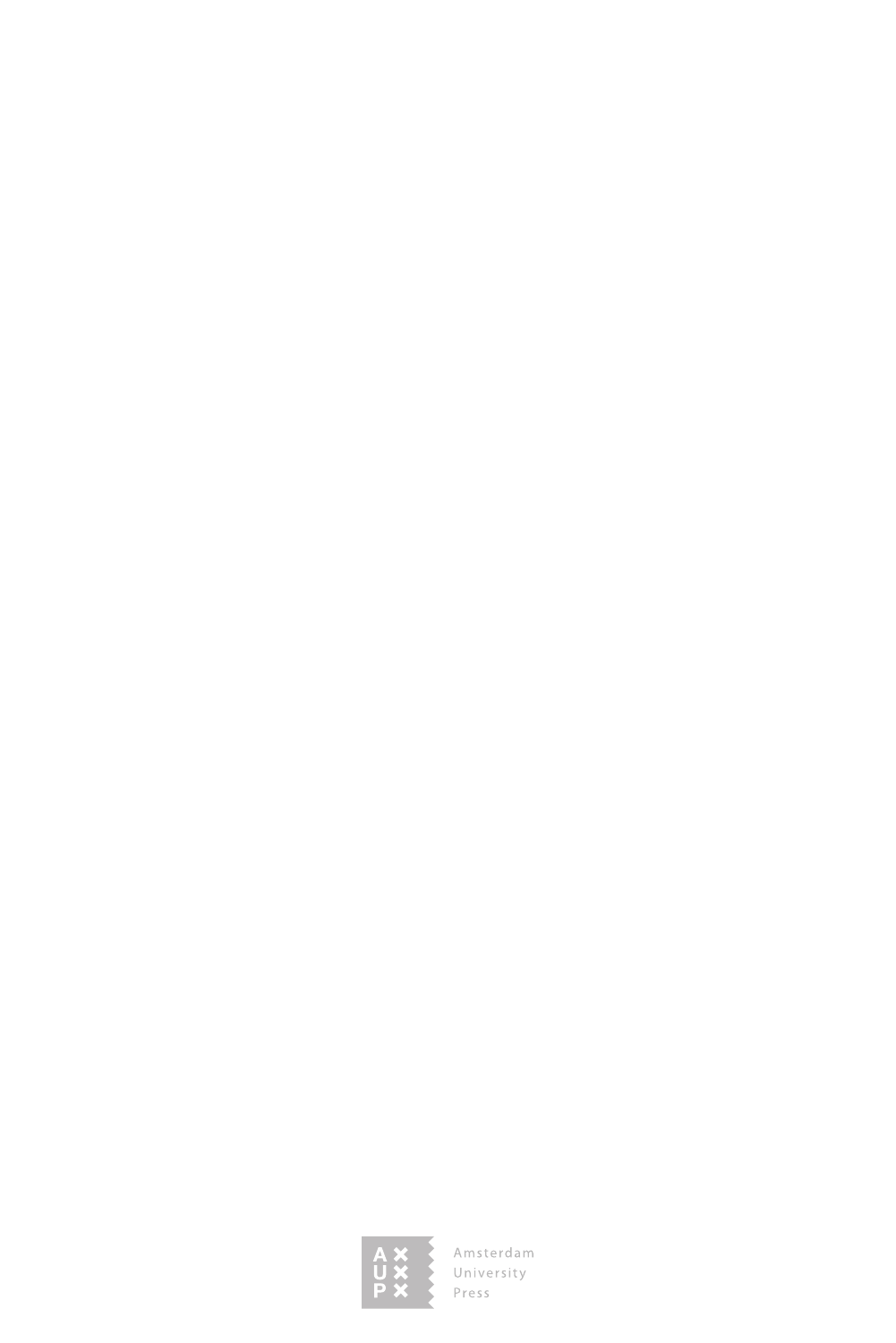## **Constructing and Representing Territory in Late Medieval and Early Modern Europe: An Introduction**

*Mario Damen and Kim Overlaet*

Over the past few decades, geographers, sociologists, and political scientists have shown an increasing interest in the layered meanings of the concept of territory in specific historical and geographical settings.<sup>1</sup> Taking 'territory' to mean the relationship between people, power and space, this volume sets out to explore the methodological challenges faced by historians studying the development, government, perception, and representation of territory in different city-states, principalities, kingdoms, and empires in late medieval and early modern Europe. Indeed, one of the most intriguing questions raised by scholars, such as the political theorist and geographer Stuart Elden, is to what extent the concept of territory can be used as an analytical tool to study the spatial dimensions of power relations between (political or other) actors in historical periods prior to the cartographic innovations of the sixteenth and seventeenth centuries.<sup>2</sup> Remarkably enough, though the term 'territory' is often used by medieval and early modern historians, they rarely clarify what exactly they mean by the concept. In research on the centralising ambitions of kings, princes, and lords in late medieval and early modern Europe, for instance, 'territory' is commonly used to designate an enclosed geographical area ruled by a central government. In other instances, however, historians use the term as a synonym for designations of geographical entities such as region or area, or even as a label for a substate.

Especially in the field of geography the number of publications is vast, including a dedicated journal called *Territory, Politics, Governance*, published by the Regional Studies Association since 2013. For a concise overview of most recent publications by geographers on territory and territoriality, see Antonsich, 'Territory and Territoriality'.

2 Elden, *The Birth*.

Damen, M. and K. Overlaet (eds.), *Constructing and Representing Territory in Late Medieval and Early Modern Europe*. Amsterdam: Amsterdam University Press, 2022 DOI 10.5117/9789463726139\_INTRO

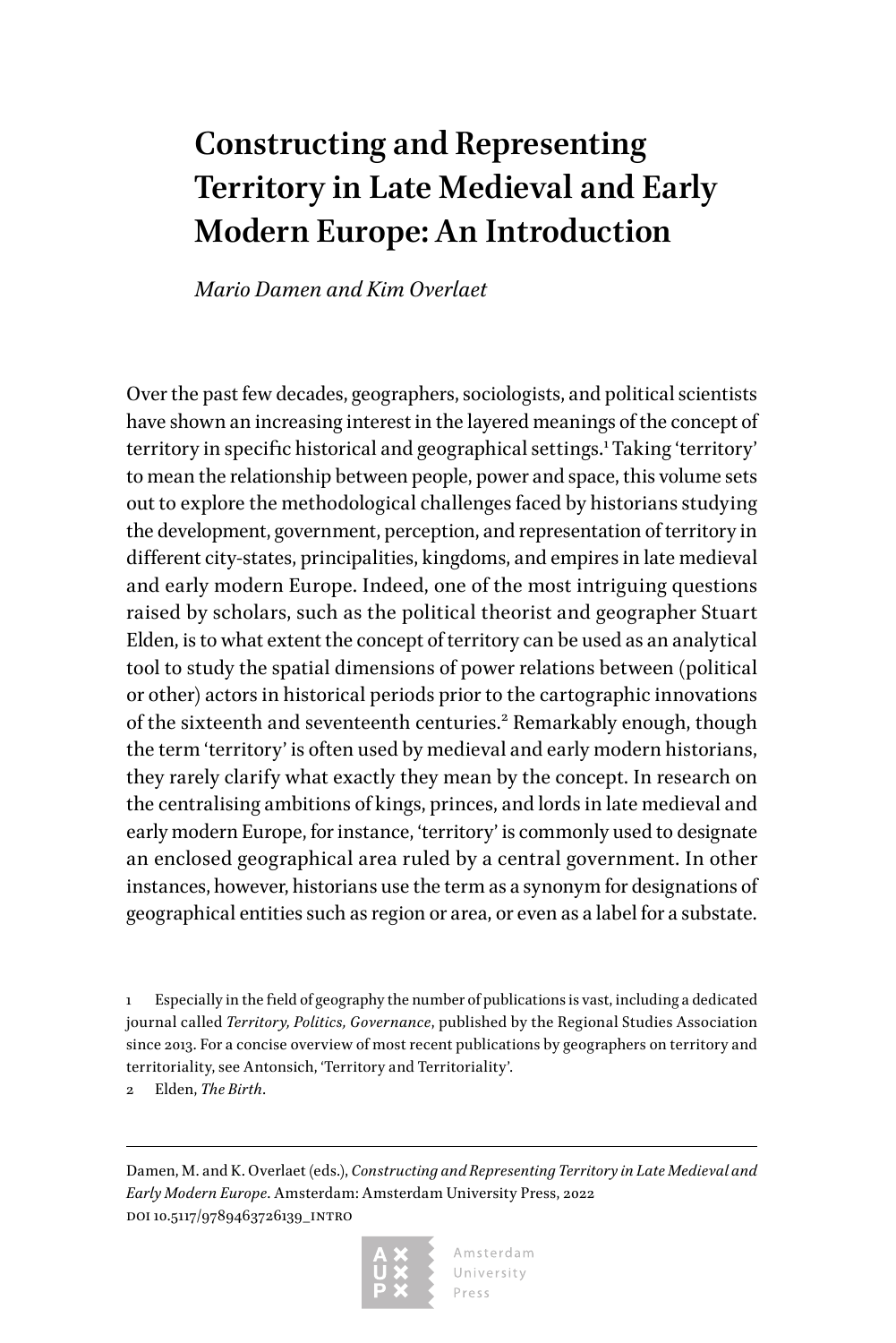As a rule, current political historiography is dominated by a state-centric notion of territory.3 This can be explained at least in part by the influence of the definition of 'state' by Max Weber (†1920), who considered territory as one of the three keystones of a state, along with population and a legal system:

Staat ist diejenige menschliche Gemeinschaft, welche innerhalb eines bestimmten Gebietes – dies: das 'Gebiet', gehört zum Merkmal – das Monopol legitimer physicher Gewaltsamkeit für sich (mit Erfolg) beansprucht.<sup>4</sup>

Several renowned historians working on state-formation processes were clearly and often quite explicitly inspired by Max Weber. The well-known French historian Bernard Guenée, for example, defined the state as follows: 'Il y a État dès qu'il y a, sur un territoire, une population obéissante à un gouvernement.'5 In anglophone historiography, the influential American historian and sociologist Charles Tilly likewise defined the state in 1975 as an 'organisation which controls the population occupying a defined territory'. Admittedly, he later acknowledged the existence of 'non-national states' such as empires or city-states, expanding his understanding of the state to an organisation 'governing multiple contiguous regions and their cities by means of centralised, differentiated, and autonomous structures'.6 Still, Tilly focused on the state as the end result of a process of warfare and bureaucratisation developments, rather than on the spatial character of state-formation processes. As Jeppe Strandsbjerg stated in a recent reevaluation of the application of Tilly's theories in historiography: '[T]here is a profound lack of attention given to how space itself is transformed over time, and how this spatial transformation played a significant role in state formation.'7 Moreover, Tilly is by no means a unique case. Even today, many scholars devote their research on state formation almost exclusively to the last two sections of Weber's triad (territory-population-legal system), and generally consider the spatial dimension as a given or even as insignificant.

In a much-cited article from 1994, the British-American political geographer John Agnew famously called this aspatial approach the 'territorial trap'.

5 Guenée, *L'Occident*, pp. 62-63.

<sup>7</sup> Strandsbjerg, 'The Space', p. 133.



<sup>3</sup> Somaini, 'Territory, Territorialisation, Territoriality'.

<sup>4</sup> Weber, *Politik als Beruf*, p. 4.

<sup>6</sup> Tilly, 'Reflections', p. 70; Tilly, *Coercion*, pp. 2-3.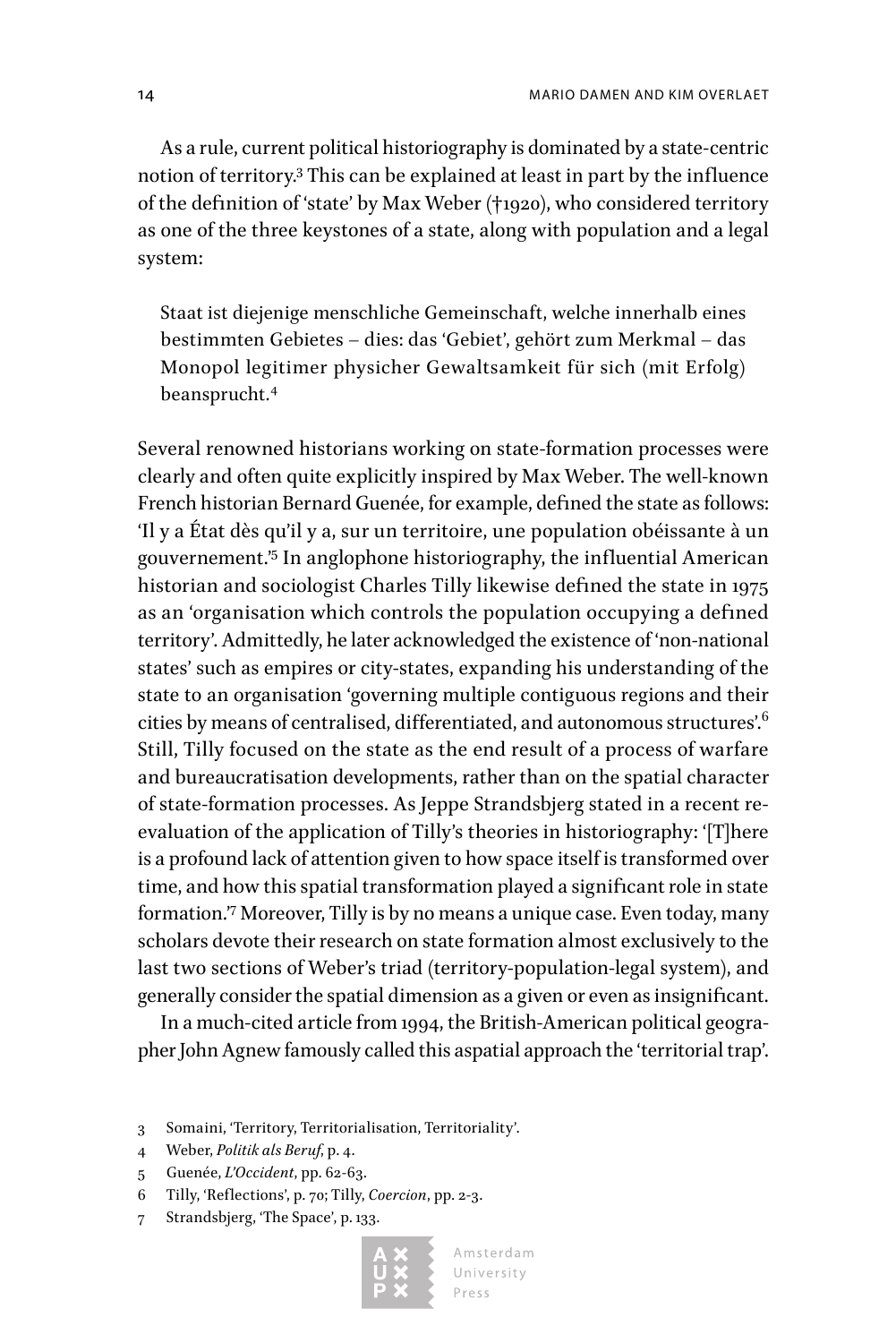In his opinion, definitions of the state are heavily influenced by modern geographical assumptions. According to Agnew, state territories are too often considered as 'vast units of sovereign space' and as a 'container of society'. Such definitions fail to grasp the complex reality of pre-modern European societies. During the Middle Ages, Agnew states, 'regional networks of kinship and interpersonal affiliation left little scope for fixed territorial limits'. Likewise, 'communities were united only by allegiances and personal obligations rather than abstract individual equality or citizenship in a geographically circumscribed territory'. Such communities constitute what in German historiography since the 1930s has been labelled a *Personenverbandstaat*, a state structured around bonds of personal loyalty. The constantly changing political alliances between princes, nobles, and urban elites were more hierarchical than territorial and led to widespread violence. There were no 'fixed' boundaries, and space was organised around many centres, although sovereignty was associated closely with the authority of the prince. Moreover, in pre-modern Europe, before the rise of nation states, sometimes the greatest power was exercised in relatively small city-states, such as Venice, Florence, and Lübeck.<sup>8</sup>

Of course, scholars have already made attempts to redefine the concept 'territory' to allow for its application in studies on late medieval and early modern European societies. In *Boundaries: The Making of France and Spain in the Pyrenees*, for instance, the American historian Marcel Sahlins tried to avoid the ahistorical use of the concept by distinguishing between jurisdictional and territorial sovereignty. He considered the Middle Ages as an important period of transition. According to Sahlins, in medieval Europe the juridical relationships between rulers and their subjects (expressed in oaths of loyalty) were far more important than territorial bonds. Moreover, rulers exercised authority in a wide range of areas, from taxation to military affairs, and from justice to economic policies. Each of these domains was geographically determined, but these geographical areas of influence did not necessarily coincide with each other, and seldom coincided with the 'political' boundaries of a ruler's polity. Finally, rulers could win or acquire (or lose or sell) a diverse set of domains with a different juridical character, such as fiefs, bishoprics, towns, and villages.<sup>9</sup>

9 Sahlins, *Boundaries*, pp. 28-29.



<sup>8</sup> Agnew, 'The Territorial Trap', pp. 60, 64. For a discussion of the problems of the concept of *Personenverbandstaat*, see Althoff, *Friends*, pp. 4-22, and the contribution of Duncan Hardy in this volume.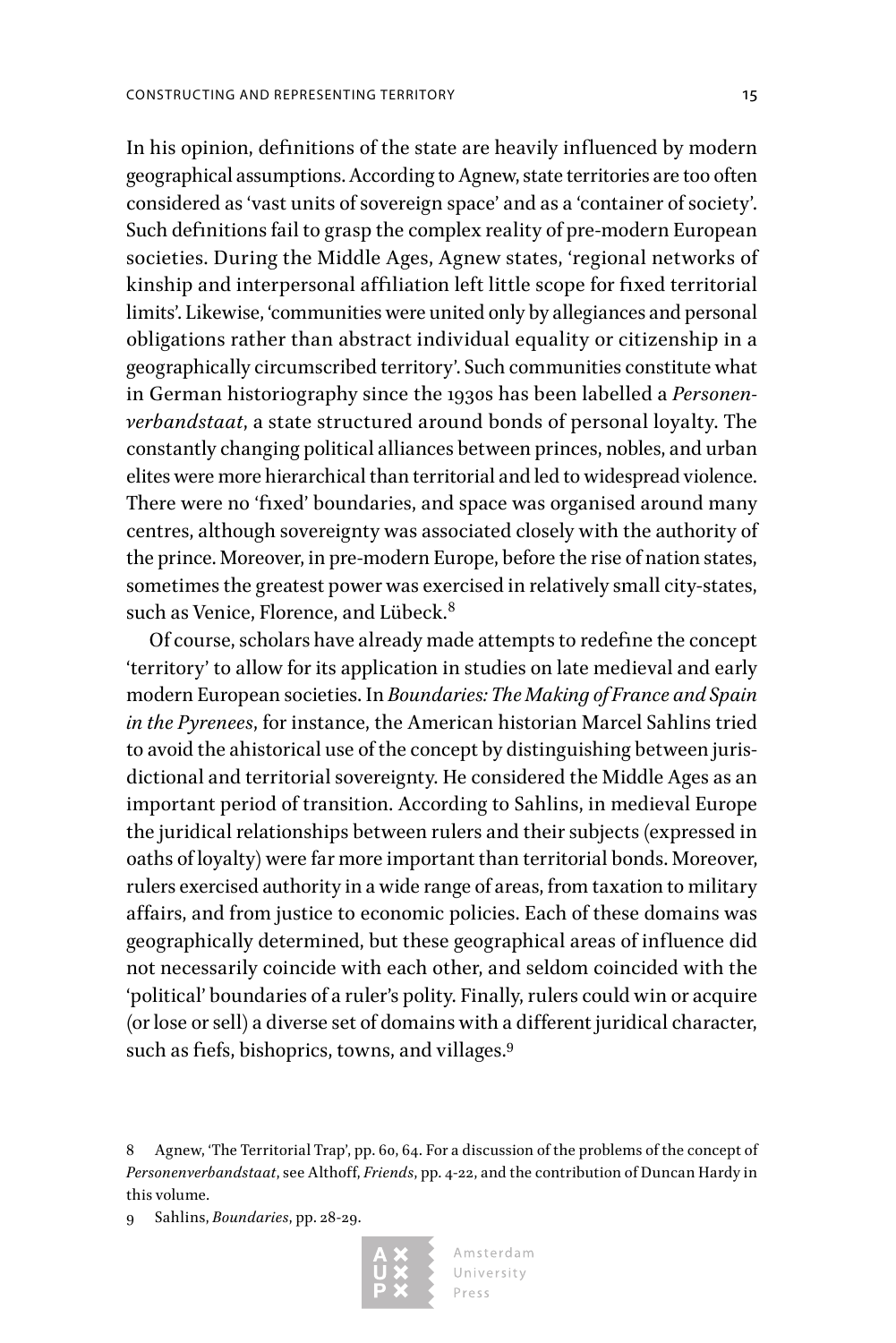In-depth analyses of late medieval sources as diverse as administrative documents, account books, chronicles, and heraldic records confirm that both princes and other political actors, and even inhabitants, shared a certain awareness about the spatial extent and limits of specific areas of control (be they jurisdictional, fiscal, military, etc.). This is apparent, for example, in discussions between princes and other political actors on the maintenance of borders and on the spatial validity of privileges. These observations have caused an important shift in historiography: most historians now agree on the idea that medieval 'territories' were not top-down constructions that can be compared to modern states (i.e. nation states). This shift is also largely due to the so-called spatial turn, which has stimulated medievalists and early modernists since the 1980s to causally link power relations between individuals and groups to the space(s) where these took place – and vice versa. Inspired by the conceptual framework of Henri Lefebvre, the French sociologist and philosopher, more and more historians are considering space as an important analytical tool. Following on his book *La production de l'espace* (1974), space is understood as being both produced and defined by the interactions of individuals and groups, while it – in turn – produces and defines social agency for all actors involved.10 Indeed, public as well as private space is much more than the mere physical or material setting for political, social, and cultural actions.

Germany in the first decennia of the twentieth century saw the emergence of the branch of historiography known as *Landesgeschichte*, with Otto Brunner as its most prominent representative. The most important conclusion of his writings was that the German territories had not been constructed from above, but were the result of the acts of both the princes and the so-called *Landesgemeinde*: the political communities of these lands.<sup>11</sup> It was only from the 1970s that studies of *Raumbewusstsein* and especially *Landesbewusstsein* became popular. Of course, it is very difficult to translate this 'awareness' among political actors (of varying rank and status) of the spatial extent of specific regions to identity-formation processes. Jean-Marie Moeglin argued that 'between the objective realities constructed by the political and institutional structures and the processes of consciousness which lead to identity formation, there is a dialectical and complicated relationship'. Indeed, analyses of narrative sources such as (urban and dynastic) chronicles show that identity formation in medieval Europe had

<sup>10</sup> Lefebvre, *Production of Space*. A good introduction to the work of Lefebvre is Elden, 'Space', pp. 262-267. See also the viewpoint of urban historians on Lefebvre in Arnade, Howell and Simons, 'Fertile Spaces', pp. 517-518, 527, 541-542; Boone and Howell, 'Introduction', pp. 2-3. 11 Brünner, *Land und Herrschaft*; Werner, 'Zwischen politische Begrenzung'.

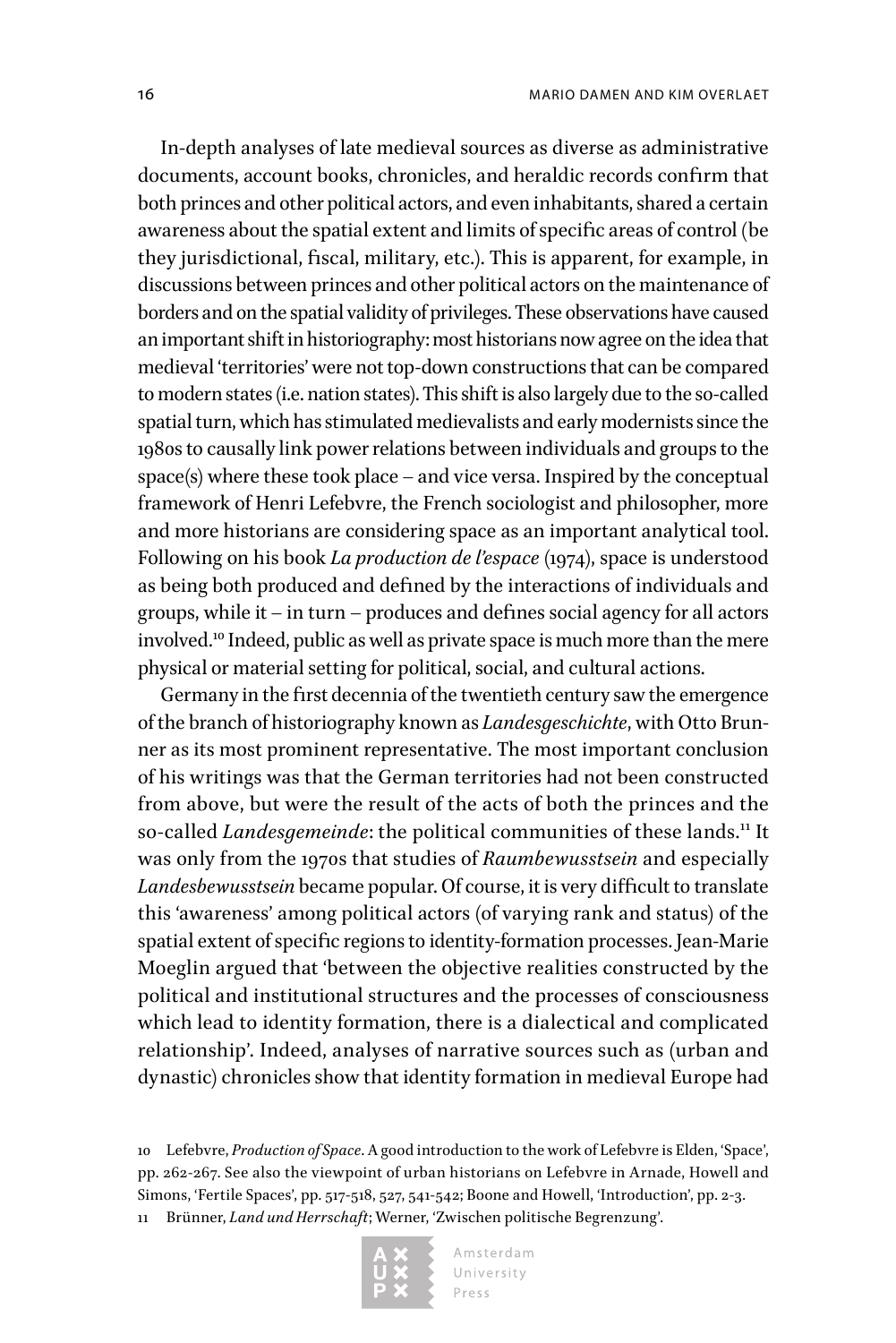important geographical connotations, and that the dynasty commonly functioned – and was perceived – as the link between the land and its citizens. Most of these medieval texts focus on the specific qualities and beauty of the land and landscape, as well as on the good deeds and character of the area's inhabitants, princes, saints, etc. Often, however, rather than aiming to construct group identities, such descriptions of specific regions mainly wanted to emphasise the fact that (future) rulers were expected to respect and maintain the 'age-old' privileges obtained by a land's inhabitants. In addition to written texts, symbols and emblems were made and used to represent what Moeglin has called 'land consciousness'. In this process, the different political elites played a crucial role, although their strategies could differ.<sup>12</sup>

Len Scales's book about the shaping of German identity in the thirteenth and fourteenth centuries, as well as Andrea Ruddick's study on the relationship between identity and political culture in fourteenth-century England, follow up on this argument. Both authors show how medieval clerks, chroniclers, and heraldic painters tried to construct and visualise territorial units and their boundaries, and to disseminate these representations among the population. Moreover, these researchers scrutinise and problematise the words used in narrative and administrative sources to describe the territories people were living in, such as *lant*, *regnum*, and *patria*. 13 Both historians pay due attention to the concept of 'political community' – 'the community of political actors with and through whom a monarch was bound to rule', to quote Scales's definition – which was formed through history and closely connected to the territory.<sup>14</sup> In French historiography, too, increasing attention has been paid to themes such as space, borders, and territories, on both a regional and a supra-regional level.<sup>15</sup> For instance, in his book *Le royaume des quatre rivières*, Léonard Dauphant describes several techniques employed in late medieval France to represent space, which – in his opinion – led to a growing consciousness of what geographical space entailed for contemporaries.<sup>16</sup>

12 Moeglin, 'Land, Territorium und Dynastie'.

14 Scales, *The Shaping of German Identity*, p. 189; Ruddick, *English Identity.*

15 Bührer-Thierry, Patzold and Schneider, *Genèse des espaces politiques*; Péquignot and Savy, *Annexer?*; Lienhard, *Construction*.

16 Dauphant, *Royaume des quatres rivières*, pp. 115-224. On pp. 158-164 Dauphant pays special attention to the *Livre de la description du pays* of Berry Herald from 1453, the oldest geographical



<sup>13</sup> For the terms *regnum* and *communitas regni* see the seminal book by Susan Reynolds, *Kingdoms and Communities*, especially chap. 8, and a recent collection of essays by Barthélémy et al., *Communitas regni*.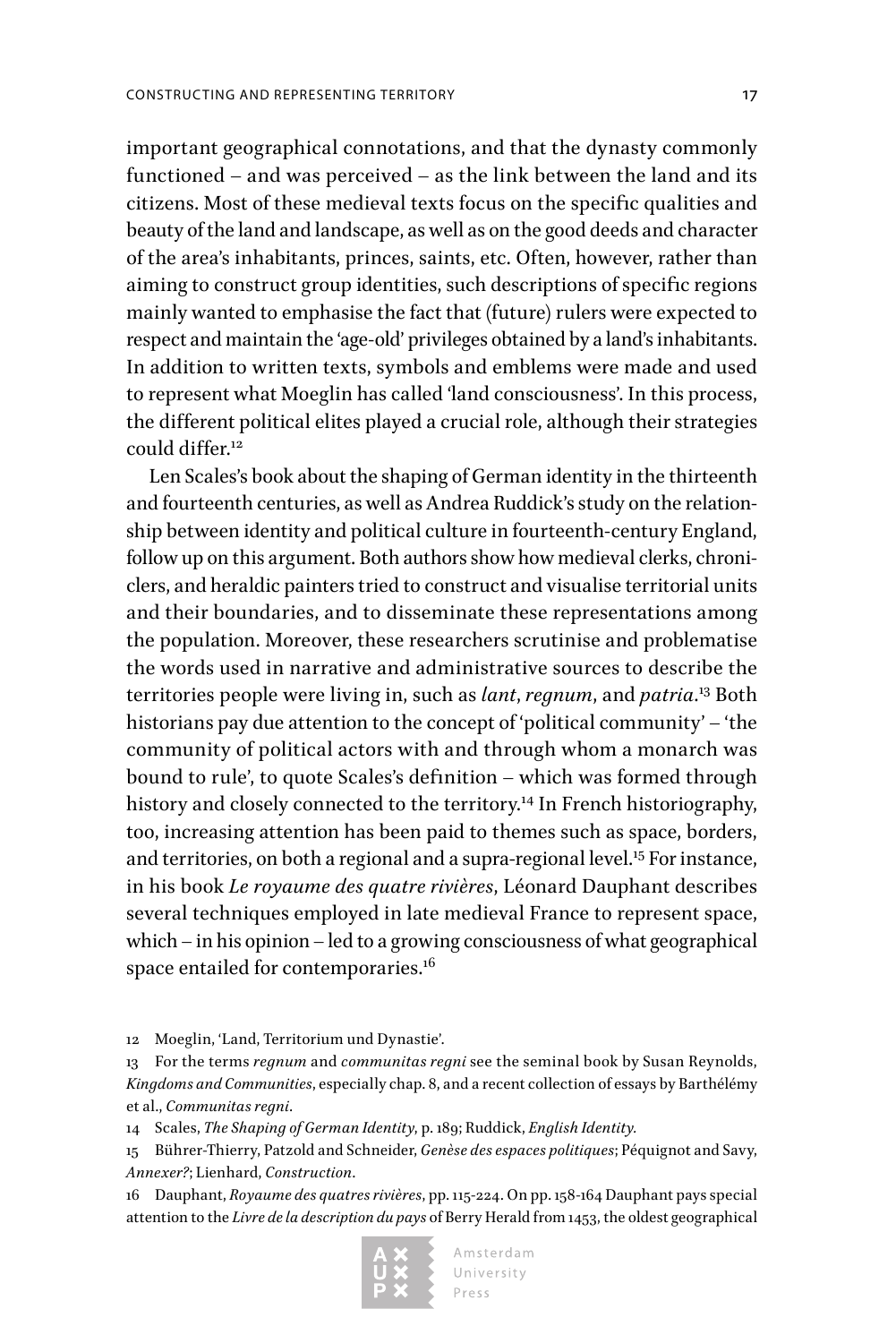For the late medieval Low Countries, urban historians especially have used space as an analytical tool, inspired by the conceptual framework of Lefebvre*.* Socio-economic space as well as the ideological and political representation of space have been studied in some detail.<sup>17</sup> Recently, Robert Stein and Lecuppre-Desjardin convincingly demonstrated that the formation of the Burgundian composite state, a conglomerate of principalities and autonomous cities and lordships situated on the fringes of the Holy Roman Empire and France in the course of the fifteenth century, had important spatial dimensions.<sup>18</sup> The Burgundian dukes knew that they were not sovereign princes and that they had to share their juridical competences with the Holy Roman Emperor on the one hand, and the king of France on the other. As a consequence, the maintenance of the borders with – particularly – the kingdom of France, was of utmost importance in Franche-Comté and in the southern principalities of the Low Countries.<sup>19</sup> Interestingly, both authors used the 'space' and 'territories' of the Burgundian duke in fairly different ways. Stein has a more institutional approach, scrutinising the relationship between the titles of dukes with the actual principalities they came to possess. Lecuppre-Desjardin, in turn, focuses rather on the political or even 'imagined' community along the lines of Moeglin and Scales, paying attention to the 'territorial consciousness' not only amongst the dukes and their administrators but also amongst their (urban) subjects.

\*\*\*

The present volume aims to contribute to ongoing debates on the nature and character of territory as a meaningful spatial category and analytical tool. It does so by confronting the ideas of geographers with a variety of pre-modern administrative sources, such as fiscal account books, and narrative texts, such as chronicles. Central to this volume is the conviction that an analysis of the notion of territory in a pre-modern setting can only be achieved through an analysis of territorial practices: practices that relate people and power to space. The main inspiration for this hypothesis is a recent (re-)examination of the changing historical meanings of the concept

<sup>19</sup> Lecuppre-Desjardin, 'Annexions'.



description of France. Here Dauphant follows in the footsteps of P.S. Lewis, whose 1967 book on later medieval France sets out to answer the same question: 'What was France in the later Middle Ages?' Lewis, *Later Medieval France*.

<sup>17</sup> Boone and Stabel, *Shaping Urban Identity*; Boone and Howell, *The Power of Space*; Lichtert, Dumolyn and Martens, *Portraits of the City*.

<sup>18</sup> Stein, *Magnanimous Dukes*; Lecuppre-Desjardin, *Le royaume inachevé*.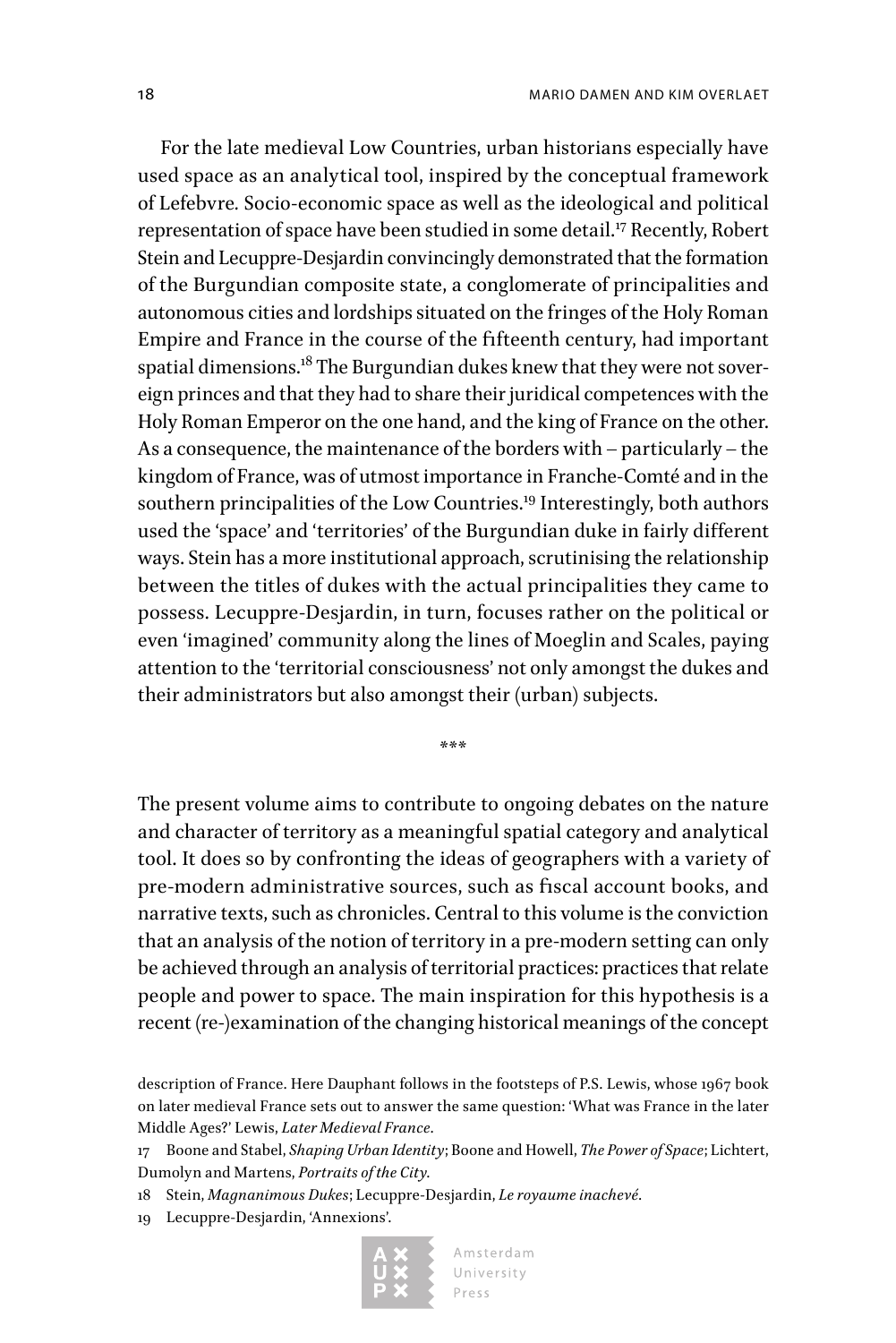of territory by the political theorist and geographer Stuart Elden in *The Birth of Territory*. The central idea, inspired by Michel Foucault, is that territory is simultaneously a word, a concept, and a practice.<sup>20</sup> Through an in-depth reading of philosophical texts written by famous authors and thinkers such as Plato, Cicero, Augustine, Machiavelli, and Locke, Elden aims to reconstruct the 'genesis' and evolving meanings of the word 'territory' in Western political thought, to gain insight into the relation between space and power in the past.<sup>21</sup>

In classical Antiquity, the word *territorium* could be understood as farming land near a city, but it was also used to refer to the jurisdiction of a town's magistrate. By the first half of the sixth century, *territorium* had become a common term to refer to jurisdictional space, for instance, in the *Corpus Iuris Civilis*, a large collection of laws and jurisprudence compiled by order of Emperor Justinian. Over the succeeding centuries, the link between *territorium* and *jurisdictio* became widespread in legal texts. However, in European regions such as France, the word *territoire* was rather uncommon until the seventeenth century.<sup>22</sup> In Italy, on the other hand, jurists like Bartolo da Sassoferrato (1314-1357) had already entered into lively discussions about the meaning of the concept. He considered territory as 'the very thing over which political power is exercised', and based this conceptualisation on the use of the term in Roman Law. Bartolo defined territory as a *res immobilis* ('unmovable thing'), as land and buildings. In addition, he pointed to the etymological origins of *territorium*: it was derived from the Latin verb *terrere*, meaning 'to frighten' or 'to intimidate'*.* An army could act in a 'terrifying and dictatorial way' over a certain area and consider that its territory. In other writings Bartolo argued that jurisdiction and practical technological resources, such as geometry, were necessary for a better understanding of the ownership rights of land.

According to Elden, Bartolo failed to fully grasp the complexity of the concept of territory because of his focus on its politico-economic and military-strategic aspects.<sup>23</sup> In Elden's view territory is closely correlated with the geographical concepts of 'land' and 'terrain'. Land is concerned with property, something that can be bought or sold, and primarily reveals something about property relationships. Where land is a politico-economic

<sup>23</sup> Elden, *The Birth*, pp. 220-229.



<sup>20</sup> Elden, 'How Should We Do the History of Territory?', p. 15.

<sup>21</sup> Elden, *The Birth*.

<sup>22</sup> Somaini, 'Territory, Territorialisation, Territoriality', pp. 24-25; Elden, *The Birth*, pp. 63-64; Elden, 'Land, Terrain, Territory', pp. 806-807.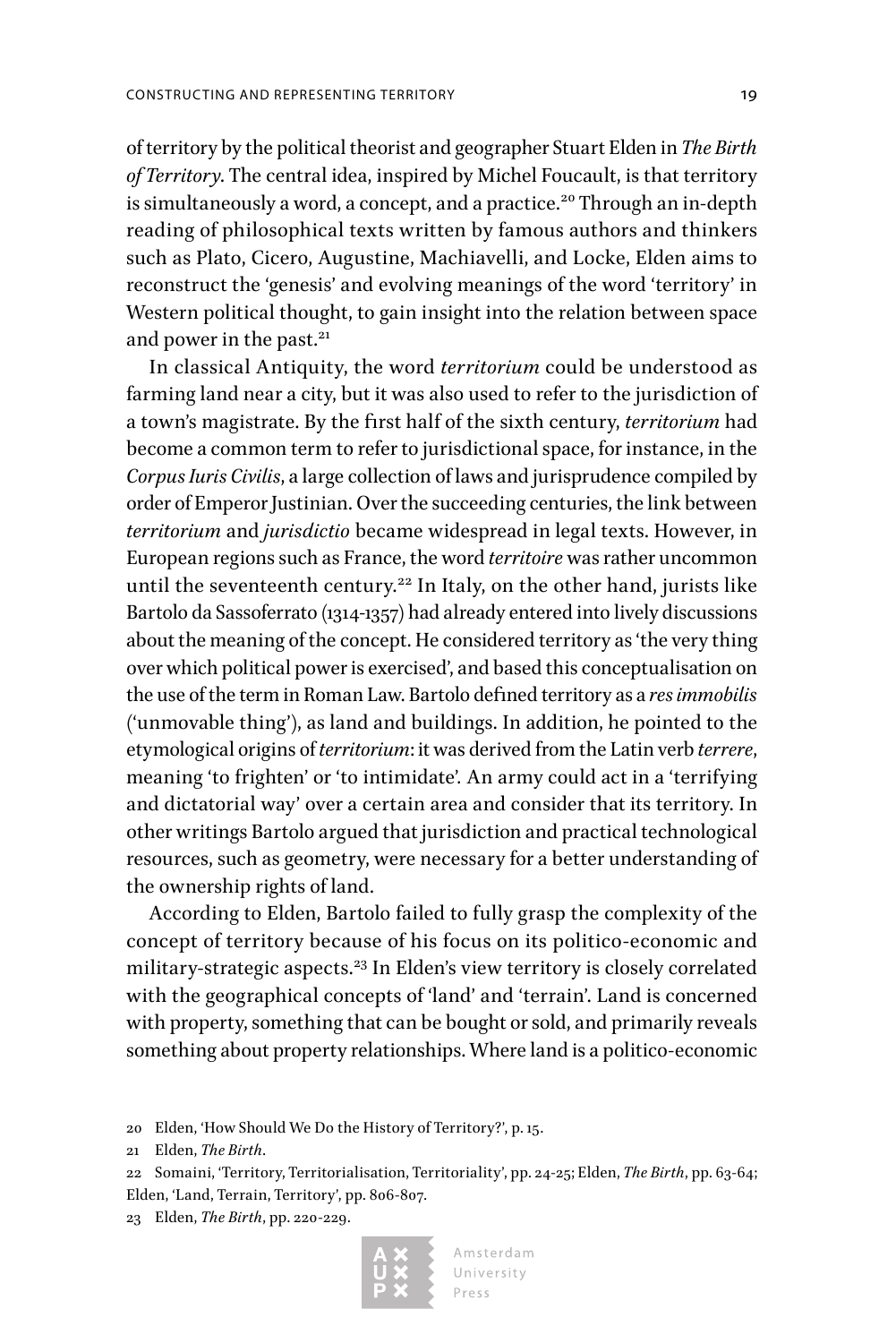concept, terrain is more a politico-strategic concept. Therefore, terrain refers to more than the 'physical aspects of the earth's surface': it is the stage where conflicts over land take place and land is administered and governed.<sup>24</sup> Although land and terrain are closely related to territory, Elden points out that they should be considered as two separate analytical categories. To study the relationship between people, power, and space in the past, he proposes a new approach to the concept of territory, which focuses on the techniques and laws applied ('the legal and the technical'), including advances in geometry, cartography, and land surveying.<sup>25</sup> In other words, according to Elden, each 'territory' must be seen (and studied) as a 'bundle of political technologies' and 'techniques for measuring land and controlling terrain'.<sup>26</sup> Moreover, such an approach could help historians to grasp the spatial dimension of power struggles in the past, as these techniques and technologies did exist (and sometimes even originated) in medieval European societies. To tackle this important question and methodological challenge, we invited scholars to study territorial practices in medieval and early modern Europe, and to explore the perception and representation of land and terrain through the use of a broad range of sources: from administrative texts to maps, from stained glass windows to chronicles.

Although Elden claims that 'territory is not a term that is specifically helpful in making sense of the Middle Ages',<sup>27</sup> we do want to make an effort in this volume. Whereas Elden concentrates on the 'big political thinkers' of medieval Europe, we want to go beyond their conceptual frameworks. It that sense it does not matter that they did not use this exact term 'to describe the object of political rule'.<sup>28</sup> The first section of this volume, therefore, contains contributions problematising the use of the concepts of territory, territorial practices, and 'territorial integrity' in specific historical and geographical contexts, such as the Holy Roman Empire, Italy, and the Duchy of Guelders in the Low Countries. All articles discuss the ways in which sources such as fiscal documents, maps, and constitutional charters can reveal pre-modern conceptions and thinking about the link between certain spatial settings and political power, as well as economic, social, and cultural interactions. In addition, the widespread use in current historiography of 'a territorial vocabulary' is confronted with the contemporary use and interpretation

- 26 Elden, *The Birth*, pp. 323-325.
- 27 Elden, 'How Should We Do the History of Territory?', p. 12.
- 28 Ibid.



<sup>24</sup> Ibid., pp. 9-10, and especially Elden, 'Land, Terrain, Territory'.

<sup>25</sup> Elden, 'Land, Terrain, Territory', p. 809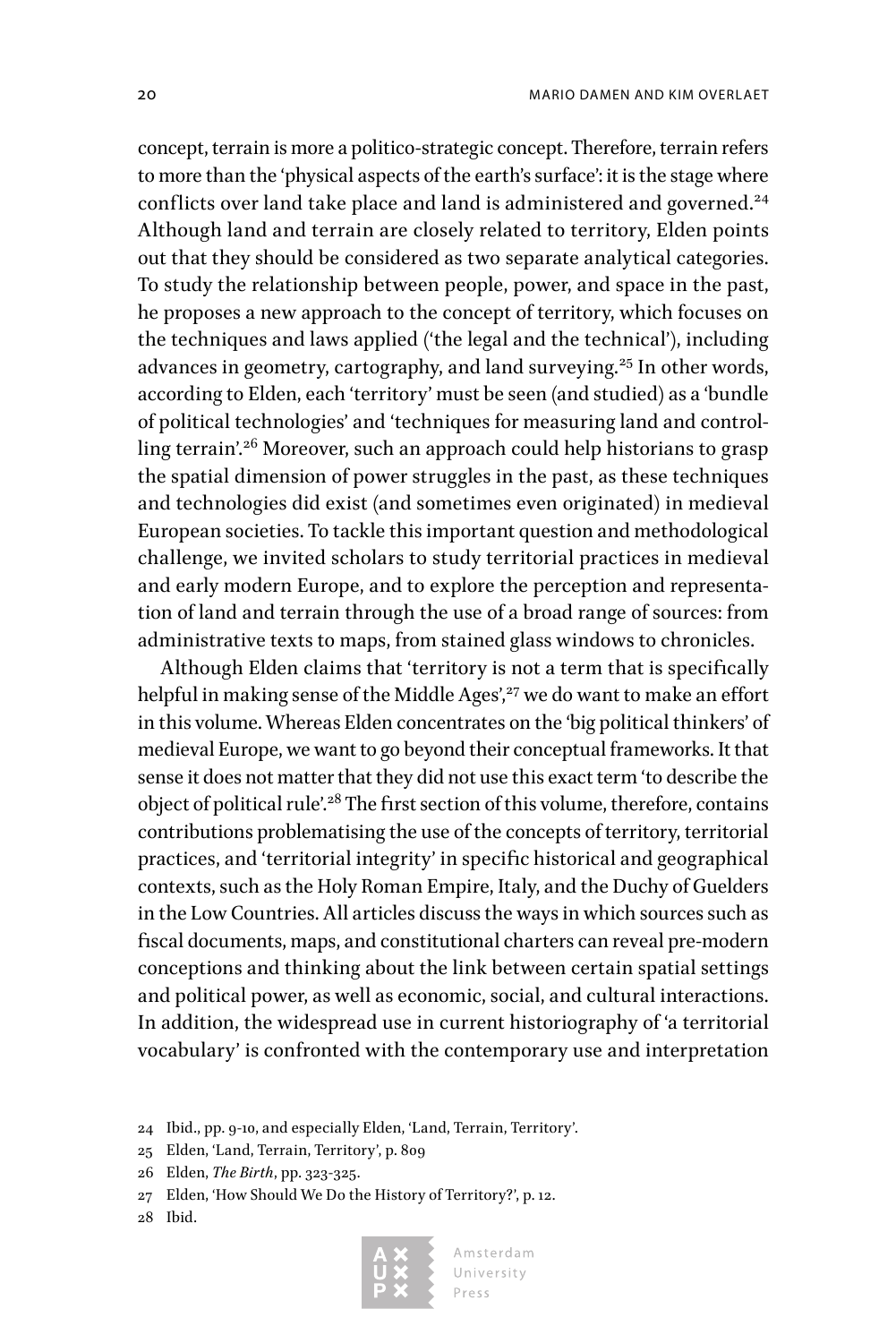of spatial concepts such as *terra(e)* and *land(e)* in administrative sources produced by the most important political actors of medieval Europe: kings and princes, the nobility, the church, as well as urban authorities. Indeed, all authors share the idea that any kind of 'spatial stability' in (late) medieval Europe was the result of the dynamics between the various power groups involved, who discussed, maintained, and defended their areas of jurisdiction.

In this context, the first section of this volume introduces two often neglected political actors – the nobility and the clergy – who could also, and sometimes surprisingly independently, control and manage 'land'. Interestingly, both geographers and historians often tend to focus on 'secular space' and territories of (city-)states, kingdoms, and empires. The territory of the Church, 'ecclesiastical space', is relatively understudied, although it can be argued that this was one of the best documented and most stable spatial organisations of medieval Europe. The geographical boundaries of the (jurisdictional, fiscal, and political) power base of bishoprics, parishes, convents, and churches were relatively well known from late Antiquity onwards. Indeed, as Devroey and Lauwers put it in their conclusion to a volume on the construction of space in the Middle Ages, '[the] medieval cleric was at the same time a producer of traces (texts, signs, material objects) illustrating practices and a constructor of "holy" or "framed" spaces'.<sup>29</sup> This section poses questions such as the following: What was the impact of an advanced feudal organisation of society? Whose 'territories' were at stake? How did the presence or absence of a central monarchical authority influence the relationship between power and space?

If we consider pre-modern territories as political, jurisdictional, and/or socio-economic constructions which linked people and power to space, it follows that the concept of territory had different meanings for different people and social groups, in different times, and in different places. As we have mentioned before, in late medieval Europe the struggle for power was often defined by claiming specific rights and authority over specific spaces and their inhabitants. The question is how the inhabitants, trespassers, and conquerors of pre-modern towns, principalities, and composite states experienced these areas' political, jurisdictional, and socio-economic rights, privileges, *and* spatial boundaries. Which rights were important for which actors (e.g., the prince, the nobility, urban elites, and ecclesiastical elites), and to what extent were these rights and privileges spatially determined?

29 Devroey and Lauwers, 'L'espace des historiens médiévistes'.

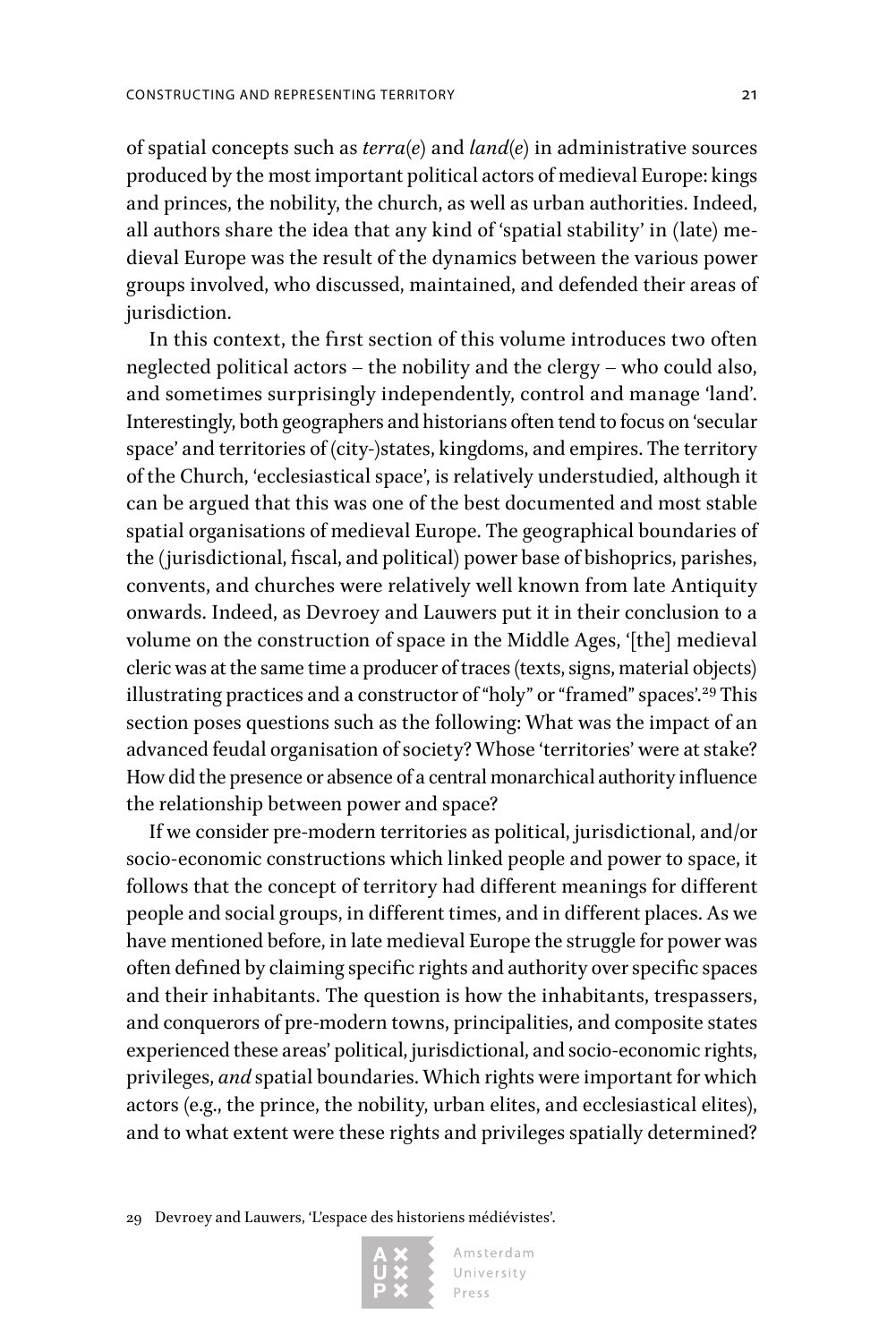What techniques were used to define, claim, and negotiate specific rights in and over specific areas and their inhabitants?

To tackle these questions, the second part of the volume concentrates on the construction, management, and contestation of space (whether by military or other means) by various stakeholders and political actors as it is expressed in princely and urban administrative sources, as well as in cartography and legislation. A combination of traditional analytical methods with more recent digital applications, such as GIS, allows us to gain insight into various aspects of the spatial organisation of late medieval societies and royal courts in Brabant, the Meuse region, France, and the Low Countries at large. These aspects involve the construction of fiscal boundaries, and the perception of 'foreigners' during warfare, peace negotiations, and military service, as well as the creation of linear frontiers in the context of the ambitious expansion politics of the Tudor king, Henry VIII. Most importantly, all contributions pay considerable attention to the impact of the movements of both individuals and groups in times of peace and warfare. This approach not only yields promising insights in the pre-modern perception of fiscal, military, and economic boundaries, but also allows for the problematisation of concepts such as 'foreign' and 'frontier'. Moreover, it allows us to nuance the idea that itinerant courts were the principal alternative to having a single capital city in the late medieval Low Countries.

The drawback of focusing on the concept of territory as manageable land or terrain is that this fails to do justice to the concept's important imaginative connotations. In the wake of the *spatial turn*, we understand territories simultaneously as physical spaces (land), political, jurisdictional spaces (terrain), and *lived* spaces, which could be perceived (and imagined) quite differently by different actors, in different contexts. The question central to the third and final part of the volume is how inhabitants (and visitors) of principalities, lordships, and towns perceived and represented the territories (and the boundaries of the territories) they were living in or travelling through vis-à-vis the (composite) state they formed part of.30 Indeed, territories in late medieval Europe were not only structured and divided by administrative, fiscal, or jurisdictional boundaries, but also by traditions, myths of origin, and cultural differences (e.g., linguistic or religious differences). With few exceptions, even the most ambitious European rulers failed to establish a centralised government in the late medieval period. In general, the autonomy of the constituent principalities,

<sup>30</sup> A similar question was central in a volume edited by Keith Lilley, *Mapping*, esp. p. 12.

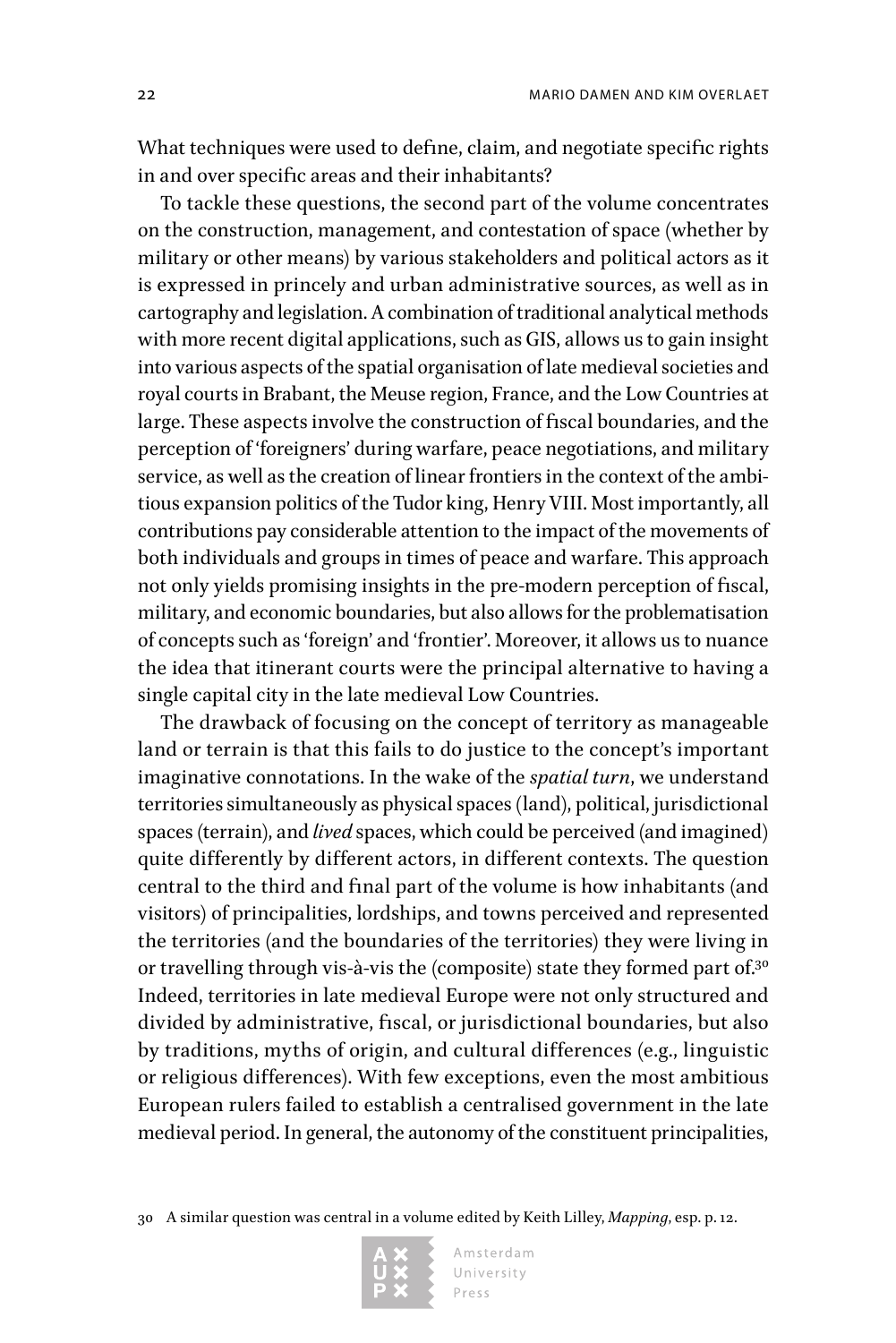lordships, and towns was protected by various socio-economic, political, and jurisdictional privileges.

In recent decades, scholars have paid much attention to the relationship between these local privileges and processes of identity formation on a local, regional, or even 'national' level. To tackle this important aspect of modern or pre-modern thinking about territory, the final chapters of this volume explore representations of territories by way of analyses of diverse narrative and pictorial sources – from chronicles, charters and travel narratives, to heraldry, to maps and paintings. First, through a close comparison of the (often strategic) use of heraldic signs in two specific geographical settings, the contributors to this third section demonstrate the importance of the communicative functions of heraldry in noble, clerical, and urban milieus. Second, they add important nuances to assumptions about the driving forces and motives behind identity politics in the late medieval Low Countries through an in-depth reconstruction and analysis of all actors involved in the production (or reproduction) of contemporary historiography and literature. Last but not least, they pose the question of to what extent people's religious affiliation might influence their perception and representation of space. In addition to broadening the scope of this volume, the analysis of Franciscan maps of the Holy Land shows that late medieval cartography, rather than aspiring to accuracy and 'realism', aimed to represent and even negotiate imagined spaces.<sup>31</sup> In short: this volume shows how various administrative, jurisdictional, fiscal, socio-economic, cultural, and even religious territorial practices linked these imagined spaces to very real people and considerable power. Moreover, it aims to cut across traditional geographical and chronological boundaries by considering territory over a time span of several centuries, bridging the traditional medieval/early modern divide.

#### **Bibliography**

- Agnew, John, 'The Territorial Trap: The Geographical Assumptions of International Relations Theory', *Review of International Political Economy* 1, no. 1 (1994), 53-80.
- Althoff, Gerd, *Family, Friends and Followers: Political and Social Bonds in Early Medieval Europe* (Cambridge: Cambridge University Press, 2004).
- Antonsich, Marco, 'Territory and Territoriality', in *International Encyclopedia of Geography*, ed. by Douglas Richardson et al. (Oxford: Wiley-Blackwell, 2017), pp. 6989-6998.
- 31 See also Cohen and Madeline, *Space in the Medieval West*.

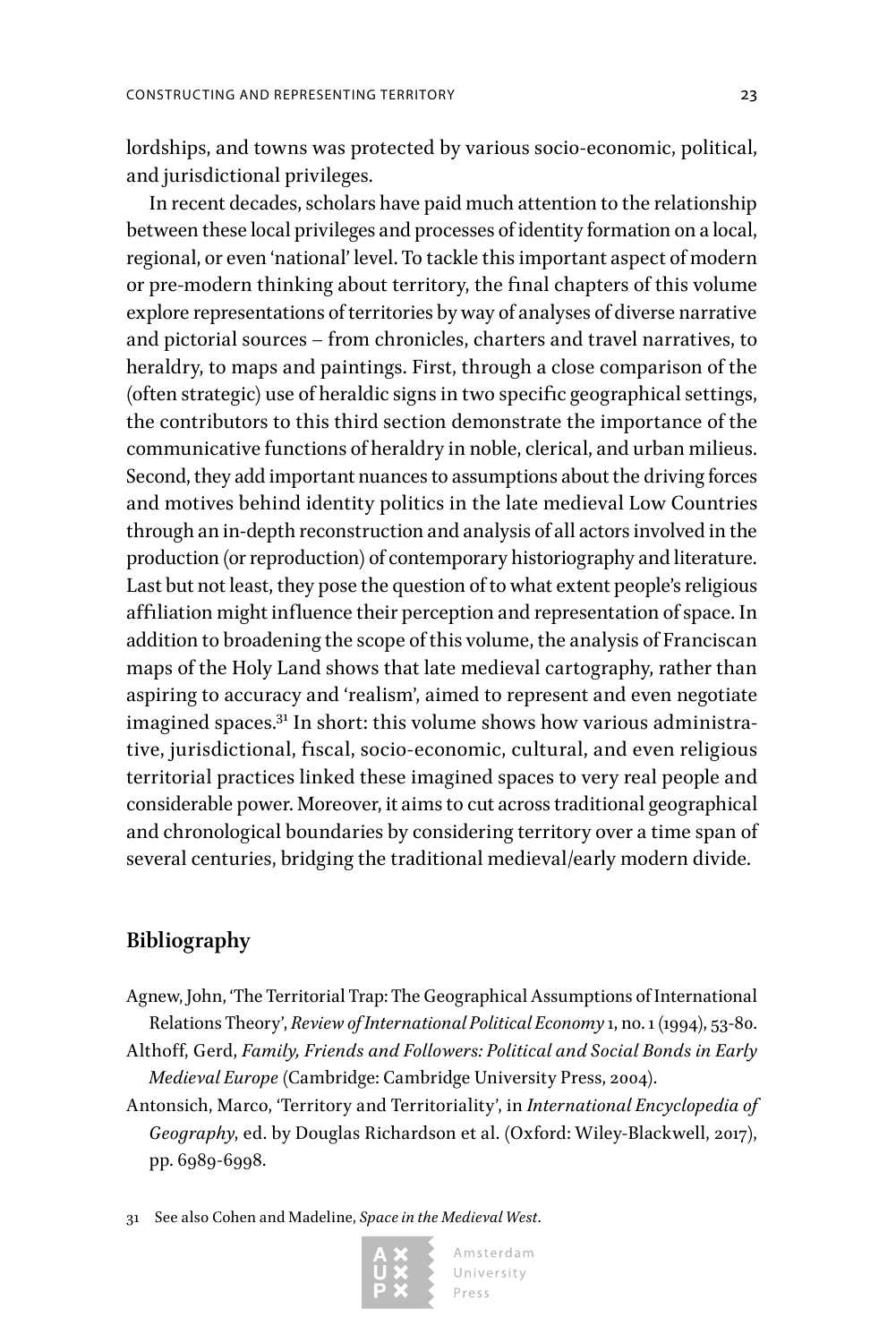- Arnade, Peter, Martha Howell and Walter Simons, 'Fertile Spaces: The Productivity of Urban Space in Northern Europe', *The Journal of Interdisciplinary History* 32 (2002), 515-548.
- Barthélemy, D., et al., eds, *Communitas regni la 'communauté de royaume' de la fin du*   $X^{\!e}$  siècle au début du XIV<sup>e</sup> siècle (Angleterre, Écosse, France, Empire, Scandinavie) (Paris: Sorbonne Université Presses, 2020).
- Boone, Marc, and Martha Howell, 'Introduction', in *The Power of Space in Late Medieval and Early Modern Europe*, ed. by M. Boone and M. Howell (Turnhout: Brepols, 2013), pp. 1-10.
- Boone, Marc, and Martha Howell, eds, *The Power of Space in Late Medieval and Early Modern Europe* (Turnhout: Brepols, 2013).
- Boone, Marc, and Peter Stabel, eds, *Shaping Urban Identity in Late Medieval Europe* (Apeldoorn: Garant, 2000).
- Brünner, Otto, *Land und Herrschaft: Grundfragen der territorialen Verfassungsgeschichte Südostdeutschlands im Mittelalter* (Vienna: R.M. Rohrer, 1943).
- Bührer-Thierry, Geneviève, Steffen Patzold and Jens Schneider, eds, *Genèse des*  espaces politiques (IX<sup>e</sup>-XII<sup>e</sup> siècle): autour de la question spatiale dans les royaumes *francs et post-carolingiens* (Turnhout: Brepols, 2017).
- Cohen, Meredith, and Fanny Madeline, eds, *Space in the Medieval West: Places, Territories and Imagined Geographies* (Farnham: Ashgate, 2014).
- Dauphant, Léonard, *Le royaume des quatre rivières: l'espace politique français (1380-1515)* (Champ Vallon: Seyssel, 2012).
- Devroey, Jean-Pierre, and Michel Lauwers, 'L'espace des historiens médiévistes: quelques remarques en guise de conclusion', *Actes des congrès de la Société des historiens médiévistes de l'enseignement supérieur public* 37 (2006), 435-453.
- Elden, Stuart, *The Birth of Territory* (Chicago: University of Chicago Press, 2013).
- Elden, Stuart, 'How Should We Do the History of Territory?', *Territory, Politics, Governance* 1, no. 1 (2013), 5-20.
- Elden, Stuart, 'Land, Terrain, Territory', *Progress in Human Geography* 34, no. 6 (2010), 799-817.
- Elden, Stuart, 'Space', in *International Encyclopedia of Human Geography*, ed. by Rob Kitchin and Nigel Thrift, 12 vols (Oxford: Elsevier Science, 2009), vol. 10, pp. 262-267.
- Guenée, Bernard, *L'Occident aux XIV<sup>e</sup> et XV<sup>e</sup> siècles* (Paris: Presses universitaires de France, 1993).
- Lecuppre-Desjardin, Élodie, 'Annexions, conquêtes, héritages: réflexions sur la perception du complexe territorial bourguignon (XIVe -XVe siècle)', in *Annexer? Les déplacements de frontières à la fin du Moyen Âge*, ed. by Stéphane Péquignot and Pierre Savy (Rennes: Presses universitaires de Rennes, 2018), pp. 141-157.
- Lecuppre-Desjardin, Elodie, *Le royaume inachevé des ducs de Bourgogne (XIVe -XVe siècles)* (Paris: Belin, 2016).

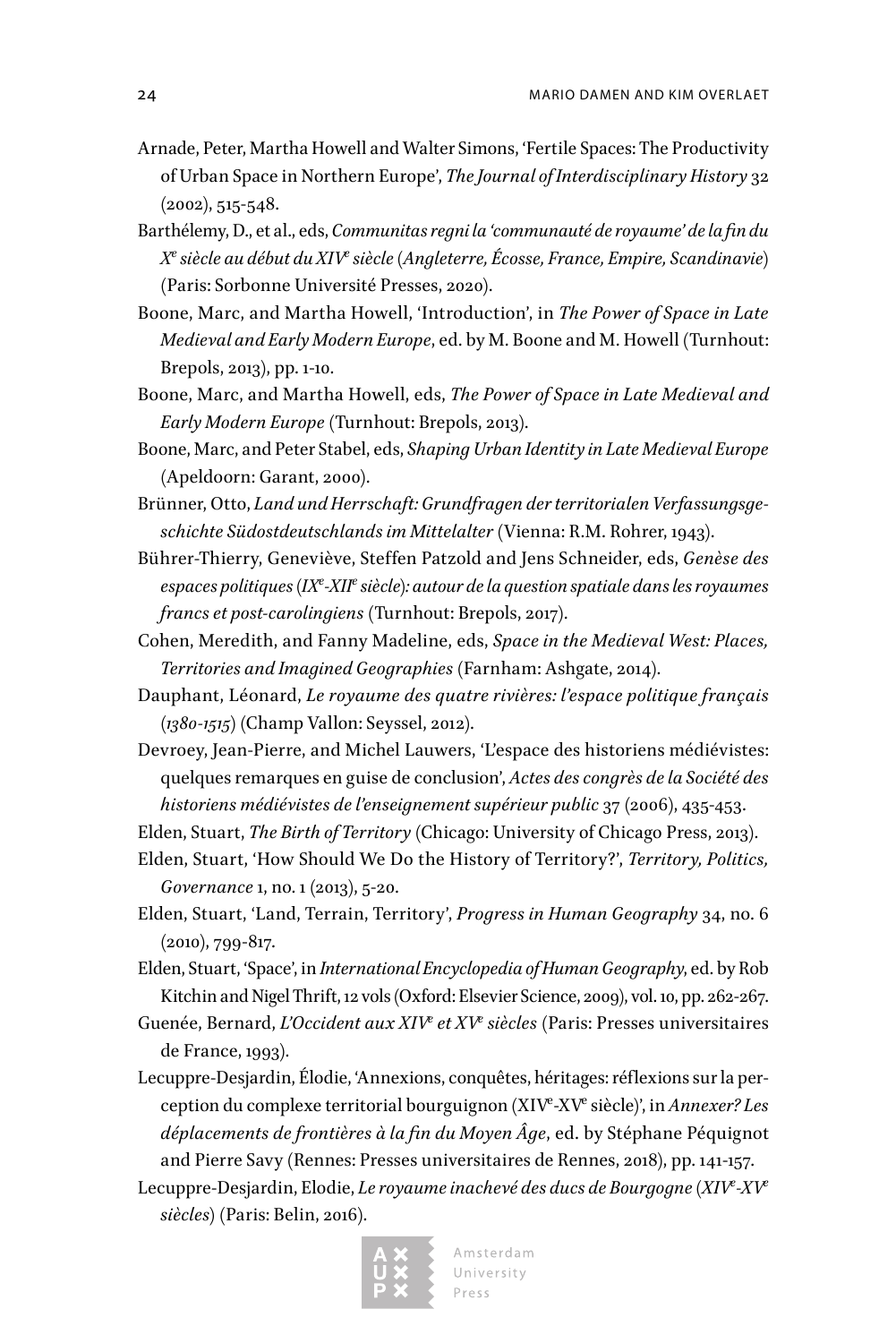Lefebvre, Henri, *The Production of Space* (London: Wiley, 1992).

Lewis, Peter Shervey, *Later Medieval France: The Polity* (London: Macmillan, 1968).

- Lichtert, Katrien, Jan Dumolyn and Maximiliaan Martens, eds, *Portraits of the City: Representing Urban Space in Later Medieval and Early Modern Europe*  (Turnhout: Brepols, 2014).
- Lienhard, Thomas, ed., *Construction de l'espace au Moyen Âge: pratiques et représentations. [actes du] 37. Congres de la SHMES [Société des historiens médiévistes de l'enseignement supérieur public], Mulhouse, 2-4 juin 2006* (Paris: Publications de la Sorbonne, 2007).
- Lilley, Keith D., *Mapping Medieval Geographies: Geographical Encounters in the Latin West and Beyond, 300-1600* (New York: Cambridge University Press, 2014).
- Moeglin, J.-M., 'Land, Territorium und Dynastie als Bezugsrahmen regionalen Bewußtseins am Beispiel Flanderns', *Vorträge und Forschungen* 61(2005), 17-52.
- Péquignot, Stéphane, and Pierre Savy, eds, *Annexer? Les déplacements de frontières à la fin du Moyen Âge* (Rennes: Presses universitaires de Rennes, 2016).
- Reynolds, Susan, *Kingdoms and Communities in Western Europe, 900-1300* (Oxford: Clarendon Press, 1984).
- Ruddick, Andrea, *English Identity and Political Culture in the Fourteenth Century* (Cambridge: Cambridge University Press, 2013).
- Sahlins, Peter, *Boundaries: The Making of France and Spain in the Pyrenees* (Berkeley: University of California Press, 1989).
- Scales, Len, *The Shaping of German Identity: Authority and Crisis, 1245-1414* (Cambridge: Cambridge University Press, 2012).
- Somaini, Francesco, 'Territory, Territorialisation, Territoriality: Problems of Definition and Historical Interpretation', *Plurimondi* 10 (2012), 19-47.
- Stein, Robert, *Magnanimous Dukes and Rising States: The Unification of the Burgundian Netherlands, 1380-1480* (Oxford: Oxford University Press, 2017)
- Strandsbjerg, Jeppe, 'The Space of State Formation', in *Does War Make States? Investigations of Charles Tilly's Historical Sociology*, ed. by Lars Bo Kaspersen and Jeppe Strandsbjerg (Cambridge: Cambridge University Press, 2017), pp. 127-153.
- Tilly, Charles, *Coercion, Capital, and European States, AD 990-1992* (Cambridge, MA: Blackwell, 1990).
- Tilly, Charles, 'Reflections on the History of European State-Making', in *The Formation of National States in Western Europe*, ed. by Charles Tilly and Gabriel Ardant (Princeton: Princeton University Press, 1975), pp. 3-83
- Weber, Max, *Politik als Beruf* (Berlin: Duncker & Humblot, 1982).
- Werner, Mathias, 'Zwischen politischer Begrenzung und methodischer Offenheit. Wege und Stationen deutscher Landesgeschichtsforschung im 20. Jahrhundert', in *Die deutschsprachige Mediävistik im 20. Jahrhundert*, ed. by Peter Moraw and Rudolf Schieffer (Ostfildern: Thorbecke, 2005), pp. ???-???.